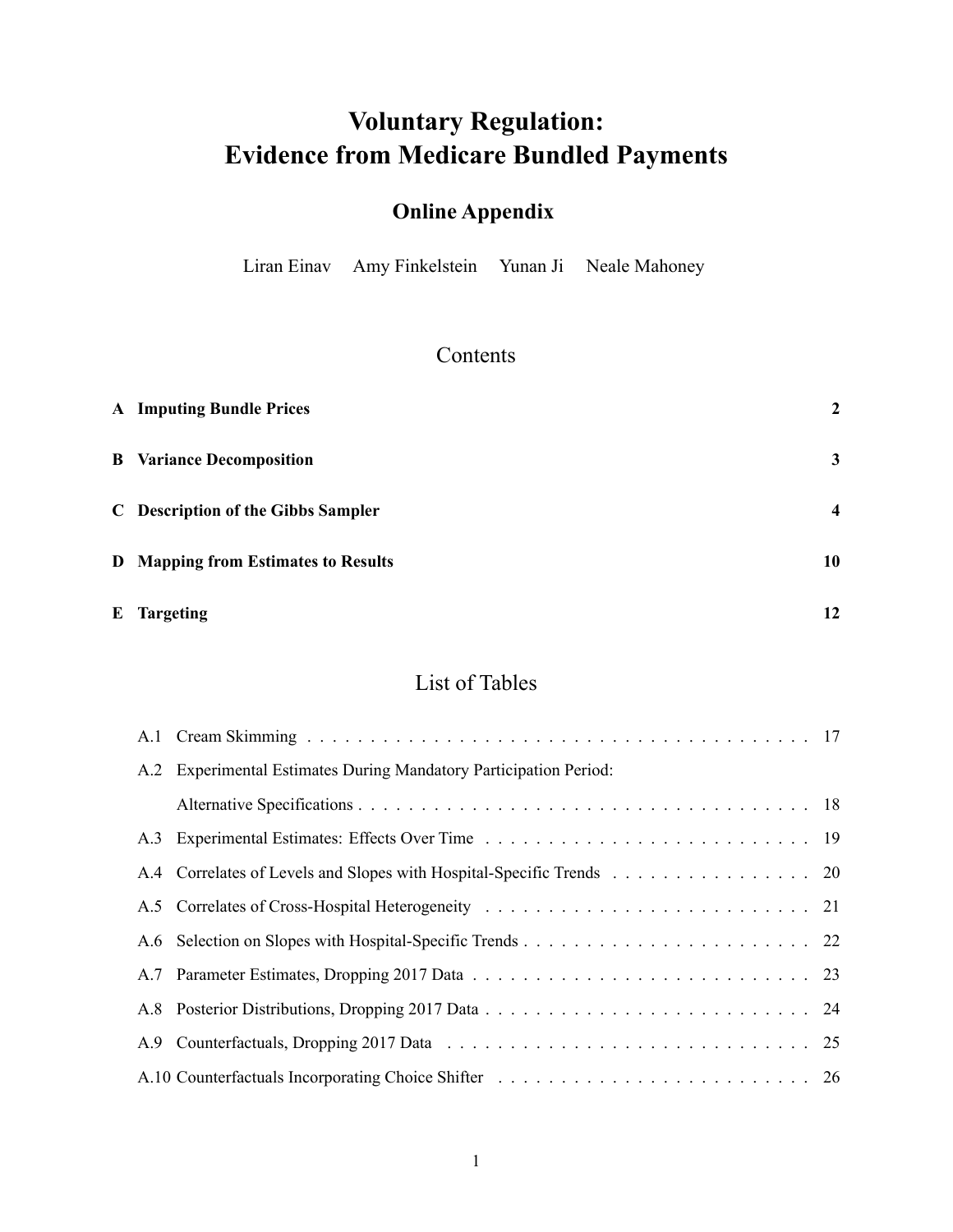#### List of Figures

#### A. Imputing Bundle Prices

<span id="page-1-0"></span>In each performance year, CMS assigns a bundle price to each participating hospital based on the hospital's quality and the case-mix of the episode. In period 3, CMS stopped reporting bundle prices for voluntary treatment hospitals that selected out. We therefore construct a predicted period 3 bundle price for all treatment hospitals based on a linear regression of period 3 bundle prices on period 2 bundle prices among all mandatory treatment and voluntary select-in hospitals where both prices are observed.

CMS generates a bundle price for each of the four case-mix groups: DRG 470 without hip fracture, DRG 470 with hip fracture, DRG 469 without hip fracture, and DRG 469 with hip fracture.<sup>[1](#page-1-1)</sup> Let *h* index hospitals and *c* index case-mix groups. For each case mix group, we estimate the regression

(11) 
$$
b_{3,hc} = \beta_1 b_{2,hc} + \beta_{2,r(h)} + \epsilon_{hc},
$$

where  $b_{3,hc}$  is the bundle price from period 3,  $b_{2,hc}$  is the bundle price from period 2, and  $\beta_{2,r(h)}$  is the region fixed effect. We control for region fixed effects because bundle prices are set based on both the hospital's historical spending and that of the region's. The adjusted  $R^2$  from the regressions are 0.96, 0.96, 0.95 and 0.95 for the case mix groups.

To obtain one bundle price per hospital for our model estimation, we take a weighted average of the predicted values for each case-mix group for each hospital, weighting case-mix groups by the number of episodes for that case-mix group at that hospital in period 3. Appendix Figure [A.1](#page-14-0) shows a scatter plot of observed and predicted hospital-level bundle prices, for hospitals where we observe both.

<span id="page-1-1"></span><sup>&</sup>lt;sup>1</sup> Technically, hospitals can receive a higher bundle price by obtaining a higher composite quality score (CQS). However, because of how CQS is constructed, we expect little change in quality over time. The largest component of CQS is the THA/TKA (total hip arthroplasty/total knee arthroplasty) complication measure, which is a three-year rolling average of standardized 90-day complication rate. The other main component is the HCAHPS (Hospital Consumer Assessment of Healthcare Providers and Systems) survey measure, which is a hospital-level measure of patient experience that covers all patients and not limited to LEJR. Consistent with this, Finkelstein et al. (2018) show that hospital quality scores are unaffected by bundled payments. We ignore this aspect of pricing for this exercise.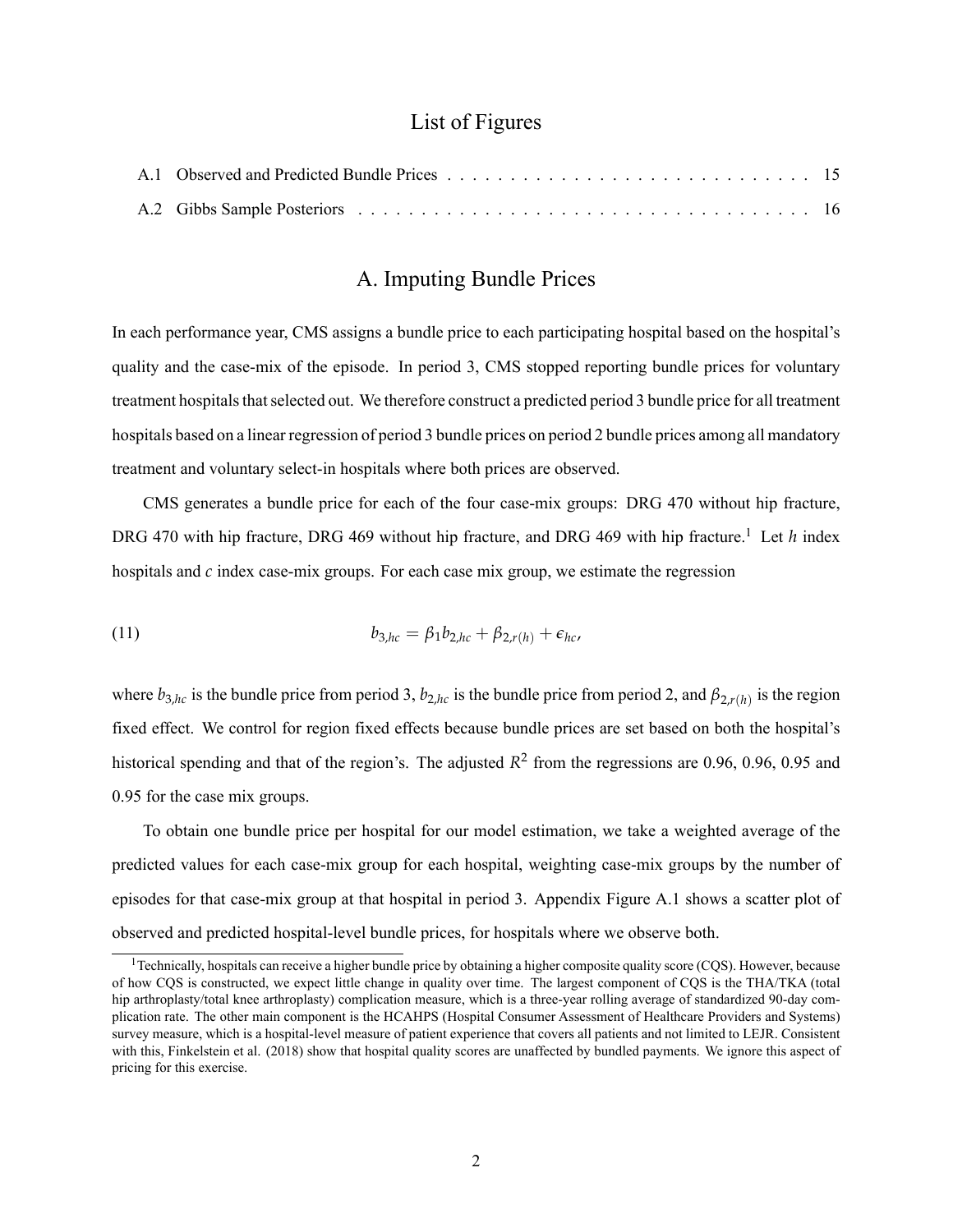#### B. Variance Decomposition

<span id="page-2-0"></span>In this section, we describe the variance decomposition exercise we use to quantify the power of patient and hospital characteristics in explaining the heterogeneity in levels and slopes across hospitals.

As we discuss in Section III, we use period 1 outcomes to proxy for hospital levels. Letting *i* denote episodes and *h* denote hospitals, we first residualize period 1 outcomes with episode-level regression of the form

(12) 
$$
outcome_{1i} = \beta_0 + \beta x_i + \gamma z_h + \epsilon_i,
$$

where  $x_i$  are patient characteristics and  $z_h$  are hospital characteristics. We next take the residuals from these regressions  $\epsilon_i$  and regress them on hospital fixed effects. We then compare the standard deviation of these estimated hospital fixed effects, based on the residualized outcomes, to the standard deviation of fixed effects of hospital fixed effects, where we do not first net out controls. Standard deviations are calculated weighting each hospital by the number of episodes in period 1.

To analyze sources of the heterogeneity in slopes, we conduct a similar exercise. Letting *h* index hospitals and *s* index strata, we estimate hospital-level regressions of the form

(13) 
$$
outcome_{h2} = \beta_0 + \beta_{1z} z_h BP_h + \beta_2 outcome_{h,2014} + \beta_3 outcome_{h,2013} + \delta_{s(h)} + \epsilon_{h2},
$$

where  $z_h$  are hospital characteristics (including, in one case, average characteristics of the hospital's patient population), and *δs*(*h*) are strata fixed effects. This is the analogue to Equation 2 except that we allow for the treatment effects to vary with hospital characteristics.

We then re-estimate Equation 2 using the estimated residual  $\epsilon_{h2}$  from estimating the above equation as the outcome. As before, we then compare the standard deviation of the slopes based on the residualized outcomes, to the standard deviation of the slopes without residualizing, weighting each hospital by the number of episodes in period 1 as before.

Appendix Table [A.5](#page-20-0) shows the results from this analysis for the three main outcomes. The top row shows the standard deviations where we do not control for any hospital or patient characteristics, the subsequent rows show the impact of separately controlling for hospital characteristics, and the final rows show the effect of controlling for all the previously listed hospital characteristics and of controlling for the "kitchen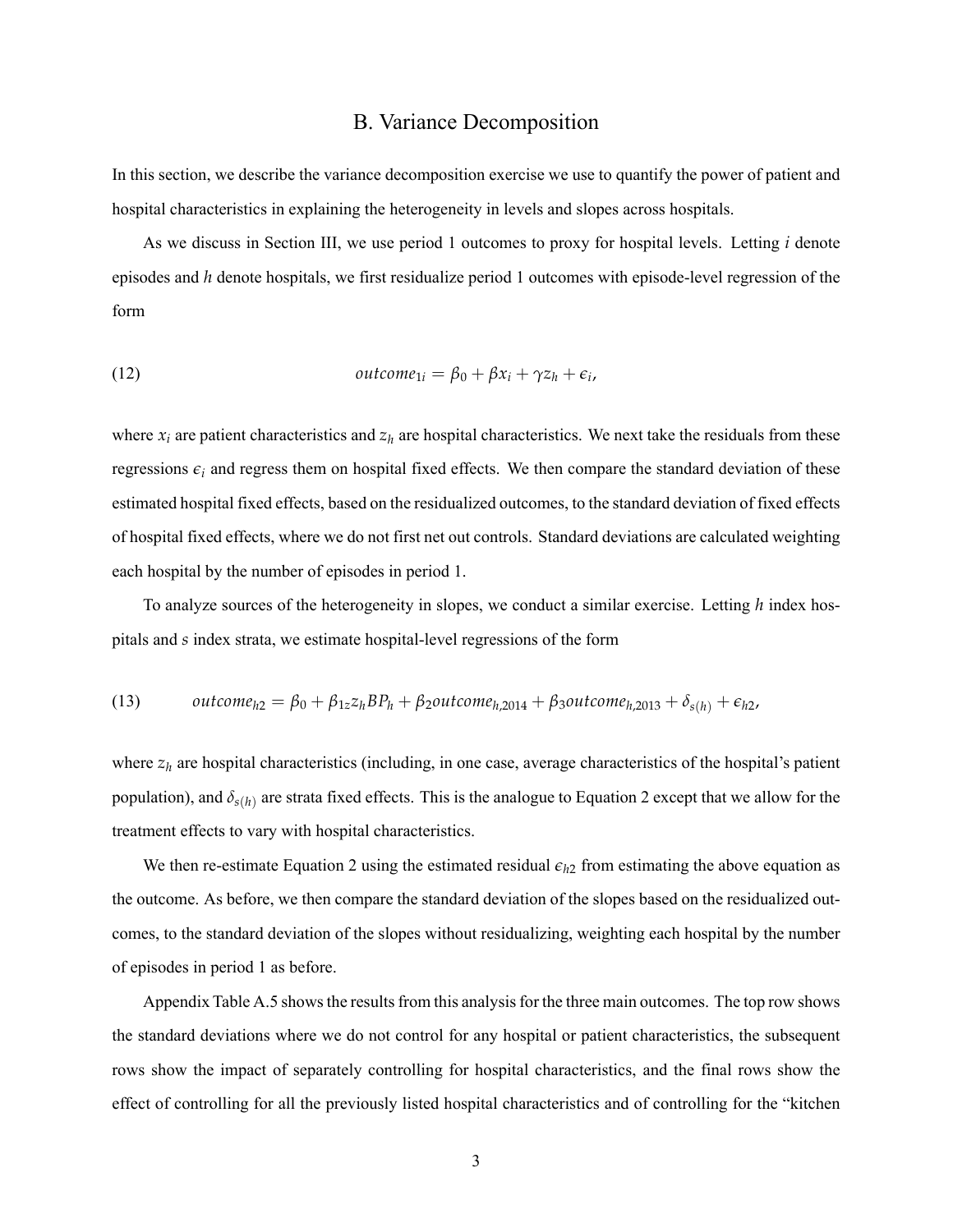sink" of hospital and patient characteristics. The bottom line from this analysis is that observables explain only a modest share of the cross-hospital variation in levels and slopes. Controlling for all the hospital characteristics, along with strata and MSA fixed effects, explains a quarter of the variation in levels and about one-sixth of the variation in slopes. The kitchen sink specifications that additionally control for all available patient characteristics still leave at least half of the variation unexplained.

#### C. Description of the Gibbs Sampler

<span id="page-3-0"></span>In this appendix, we describe the Gibbs sampler that we use to estimate the model. A key advantages of the Gibbs sampler is that it allows for data augmentation of latent variables (Tanner and Wong, 1987). In our context, we augment the hospital-specific level, slope, and choice shifter  $\{\lambda_h, \omega_h, \nu_h\}_{h=1}^H$  as additional parameters of the model.

Let  $H_C = \{h : BP_{h2} = 0\}$  be the set of control group hospitals and let  $H_T = \{h : BP_{h2} = 1\}$  be the set of treatment group hospitals. Among the treatment group hospitals, let *H<sup>V</sup>* be the set of hospitals that were given the decision whether to voluntarily select into the bundled payment program in period 3 and let  $H_M := H_T \setminus H_V$  be the set of treatment group hospitals who were mandated to remain in the program.

We weight hospitals according to the average number of CJR episodes at that hospital so that our estimates are representative of the average episode in our sample. Let *w<sup>h</sup>* denote the normalized number of episodes at hospital *h*, such that  $\sum_{n=1}^{H}$ ∑  $\sum_{h=1} w_h = H.$ 

We can write the full model as follows:

$$
\ln \lambda_{ht} = \ln \lambda_h + \gamma_t + \epsilon_{ht}, \quad t = 1, 2, 3,
$$
\n
$$
y_{ht} = \lambda_{ht} - BP_{ht}\omega_h, \quad t = 1, 2, 3,
$$
\n
$$
BP_{h3} = 1 \iff b_{h3} - \lambda_h \exp(\gamma_3) + \frac{\omega_h}{2} + \nu_h > 0,
$$
\n
$$
\left(\ln \lambda_h\right) \sim N \left(\begin{pmatrix} x_h' \beta^\lambda \\ x_h' \beta^\omega \end{pmatrix}, \begin{pmatrix} \sigma_\lambda^2 & \rho \sigma_\lambda \sigma_\omega \\ \rho \sigma_\lambda \sigma_\omega & \sigma_\omega^2 \end{pmatrix}\right),
$$
\n
$$
\epsilon_{ht} \sim N(0, \sigma_\epsilon^2), \quad t = 1, 2, 3,
$$
\n
$$
\nu_h \sim N(x_h' \beta^\nu, \sigma_\nu^2),
$$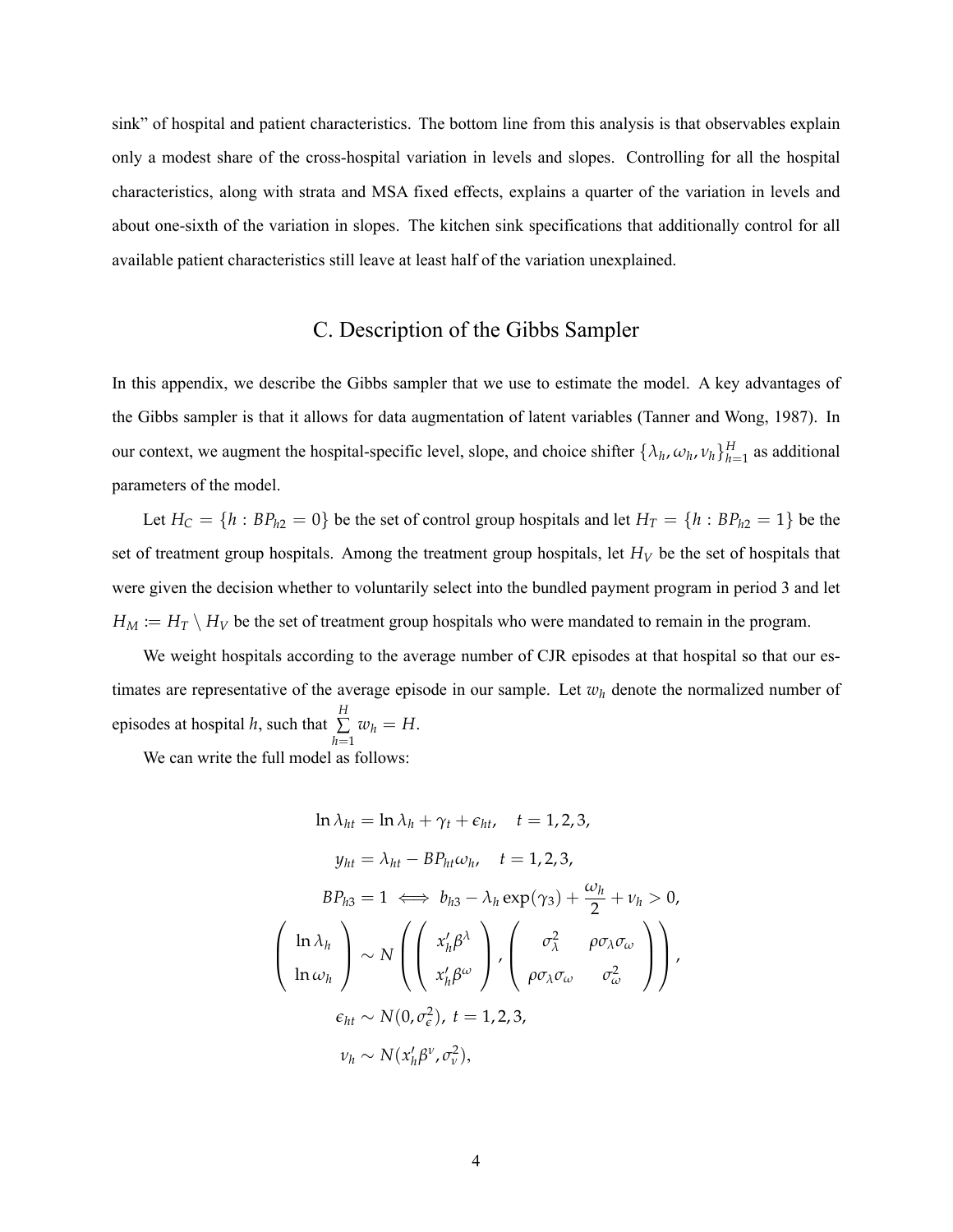where  $x_h$  is a vector of hospital characteristics, including strata indicators, and we normalize  $\gamma_2 = 0$ . The selection equation in the third line only applies to hospitals in the voluntary treatment group  $H_V$ . Hospitals in the mandatory treatment group  $H_M$  have  $BP_{h3} = 1$  automatically.

The data we observe are  $\{y_{h1}, y_{h2}, y_{h3}, BP_{h1}, BP_{h2}, BP_{h3}, b_{h2}, b_{h3}, x_h\}_{h=1}^H$ . The set of parameters (and pseudo parameters) we want to estimate is given by

$$
\boldsymbol{\theta} = \left\{\beta^{\lambda}, \beta^{\omega}, \beta^{\nu}, \Sigma = \left(\begin{array}{cc} \sigma_{\lambda}^2 & \rho \sigma_{\lambda} \sigma_{\omega} \\ \rho \sigma_{\lambda} \sigma_{\omega} & \sigma_{\omega}^2 \end{array}\right), \sigma_{\nu}, \sigma_{\epsilon}, \gamma_1, \gamma_3, \lambda = \{\lambda_h\}_{h=1}^H, \boldsymbol{\omega} = \{\omega_h\}_{h=1}^H, \boldsymbol{\nu} = \{\nu_h\}_{h \in H_V}\right\}.
$$

For notational convenience, for any parameter  $\delta \in \theta$ , we will use  $\delta|\theta^-$  to denote the parameter  $\delta$  conditional on all other parameters in  $\theta$  and all data we can observe.

To facilitate the estimation, we make two transformations of the parameters. First, we denote  $\tau_{\epsilon}$  =  $\sigma_{\epsilon}^{-2}$  as the precision of a normal distribution. Second, we re-write the participation equation as  $\sigma_{\nu}^{-1}(b_{h3} - b_{h4})$  $\lambda_h \exp(\gamma_3) + \frac{\omega_h}{2}) + \tilde{\nu}_h > 0$ , where  $\tilde{\nu}_h = \nu_h \sigma_v^{-1} \sim N(x_h' \beta^v \sigma_v^{-1}, 1)$ . This transformation allows us to treat the participation equation as a Probit equation with linear parameters  $\tilde{\beta}^{\nu} = \{\sigma_{\nu}^{-1}, \beta^{\nu}\sigma_{\nu}^{-1}\}.$ 

We now specify the prior distribution for each parameter in *θ* and derive the expression for its posterior distribution conditional on all other parameters and the data we can observe. For  $\beta \in \{\beta^\lambda, \beta^\omega, \tilde{\beta}^\nu\}$ , the prior specifies that  $\beta \sim N(\mu_0^{\beta})$  $\frac{\beta}{0}$ , Σ $\frac{\beta}{0}$  $\beta_{0}^{\beta}$ ). We use a conventional diffuse prior so that  $\mu_{0}^{\beta} = 0$ , ( $\Sigma_{0}^{\beta}$  $\binom{p}{0}^{-1} = 0$ . Let

$$
\mathbf{X} = \begin{pmatrix} x_1' & 0 \\ \dots & \dots \\ x_H' & 0 \\ 0 & x_1' \\ \dots & \dots \\ 0 & x_H' \end{pmatrix}, \ \mathbf{y} = \begin{pmatrix} \ln \lambda_1 \\ \dots \\ \ln \lambda_H \\ \ln \omega_1 \\ \dots \\ \ln \omega_H \end{pmatrix}, \ \Omega = \text{Var}(\mathbf{y}) \Big| \mathbf{\theta}^- = \Sigma \otimes \mathbf{I}_H.
$$

Let *W* be a 2*H*−dimensional diagonal matrix where the *h*th and  $(H + h)$ th elements are  $w_h$ . Then

$$
(\beta^{\lambda}, \beta^{\omega})|\theta^{-} \sim N((X^{\prime} \Omega^{-1}WX)^{-1}X^{\prime} \Omega^{-1}Wy, (X^{\prime} \Omega^{-1}WX)^{-1}).
$$

Similarly, let  $\tilde{x}_h = (b_{h3} - \lambda_h \exp(\gamma_3) + \frac{\omega_h}{2}, x'_h)'$ ,  $z_h = \tilde{x}_h' \tilde{\beta}^v + v_h$ ,  $\tilde{x} = (\tilde{x}_h)_{h \in H_V}$ ,  $z = (z_h)_{h \in H_V}$ ,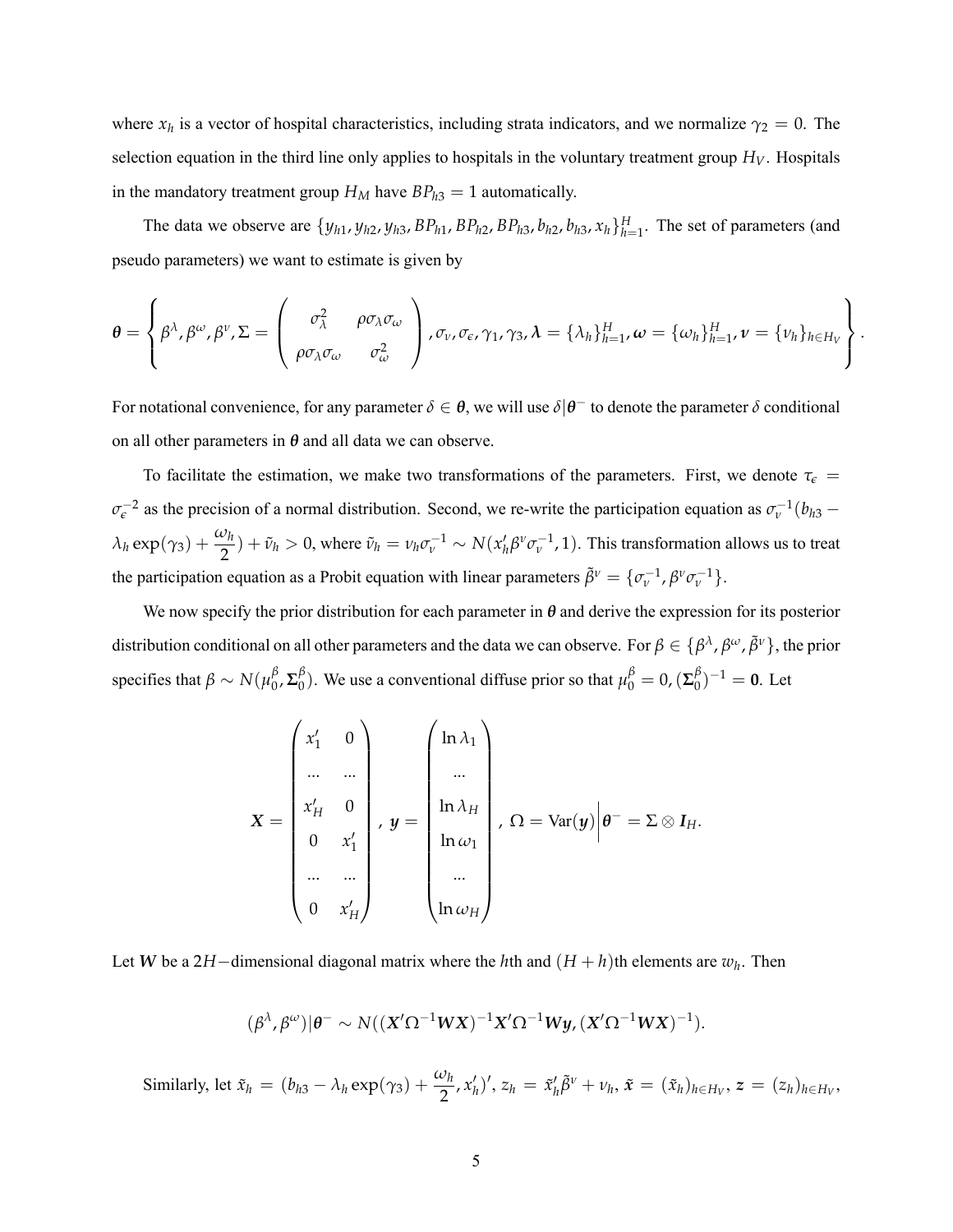and *w* be an  $|H_V|$  – dimensional diagonal matrix with elements  $\left\{\frac{w_h}{\sum_{i=1}^{n} P_i^2} \right\}$ ∑ *h*∈*H<sup>V</sup>*  $\{w_h\}$ *h*∈*H*<sup>*V*</sup></sub> on the diagonal. Then

$$
\tilde{\beta}^{\nu}|\theta^{-} \sim N((\tilde{x}^{\prime}w\tilde{x})^{-1}\tilde{x}^{\prime}wz,(\tilde{x}^{\prime}w\tilde{x})^{-1}).
$$

We restrict to hospitals that were given the decision whether to voluntarily select into the bundled payments program, as nothing in the data tells us about *ν<sup>h</sup>* for hospitals who did not face this decision.

For  $\Sigma$ , the prior specifies  $\Sigma^{-1} \sim Wishart(v_0, S_0^{-1})$ . We use a diffuse prior with  $v_0 = 0, S_0 = 0$ . Let  $u_h = (\ln \lambda_h - x_h \beta^\lambda, \ln \omega_h - x_h \beta^\omega)'$ . Then

$$
\Sigma^{-1}|\theta^{-} \sim \text{Wishart}(H, (\sum_{h=1}^{H} w_h u_h u_h')^{-1}).
$$

For  $\tau_{\epsilon}$ , the prior specifies  $\tau_{\epsilon} \sim \Gamma(a_0, b_0)$ . We use a diffuse prior with  $a_0 = 0, b_0 = 0$ . Then

$$
\tau_{\epsilon}|\theta^{-}\sim\Gamma(\frac{3}{2}H,b_{\epsilon}),
$$

where

$$
b_{\epsilon} = \frac{1}{2} \sum_{h=1}^{H} w_h (\ln y_{h1} - \ln \lambda_h - \gamma_1)^2 + \frac{1}{2} \sum_{h=1}^{H} w_h (\ln (y_{h2} + BP_{h2} \omega_h) - \ln \lambda_h)^2
$$
  
+ 
$$
\frac{1}{2} \sum_{h=1}^{H} w_h (\ln (y_{h3} + BP_{h3} \omega_h) - \ln \lambda_h - \gamma_3)^2.
$$

For  $\gamma \in \{\gamma_1, \gamma_3\}$ , the prior specifies that  $\gamma \sim N(\mu_0^{\gamma})$  $\int_0^\gamma$ , σ<sup>γ</sup>  $\gamma_0^{\gamma}$ ). We use a diffuse prior that  $\mu_0^{\gamma} = 0$ ,  $(\sigma_0^{\gamma})$  $\binom{1}{0}$  -1 = 0. Then

$$
\gamma_1|\theta^-\sim N\left(\frac{1}{H}\sum_{h=1}^H w_h(\ln y_{h1}-\ln\lambda_h),\frac{1}{H}\tau_{\epsilon}^{-1}\right),
$$
  

$$
\gamma_3|\theta^-\sim N\left(\frac{1}{H}\sum_{h=1}^H w_h(\ln(y_{h3}+BP_{h3}\omega_h)-\ln\lambda_h),\frac{1}{H}\tau_{\epsilon}^{-1}\right)
$$

.

So far, once we condition on  $\{\lambda_h\}_{h=1}^H$ ,  $\{\omega_h\}_{h=1}^H$ , and  $\{\mu_h\}_{h=1}^H$ , the model is pretty standard, with a system of three normally-distributed equations, and all parameters sampled from common posterior distributions, including normal, Gamma, and Wishart. The part of the Gibbs sampler that is less standard involves sampling from the conditional distribution of the augmented hospital-specific parameters:  $\lambda = {\lambda_h}_{h=1}^H$ ,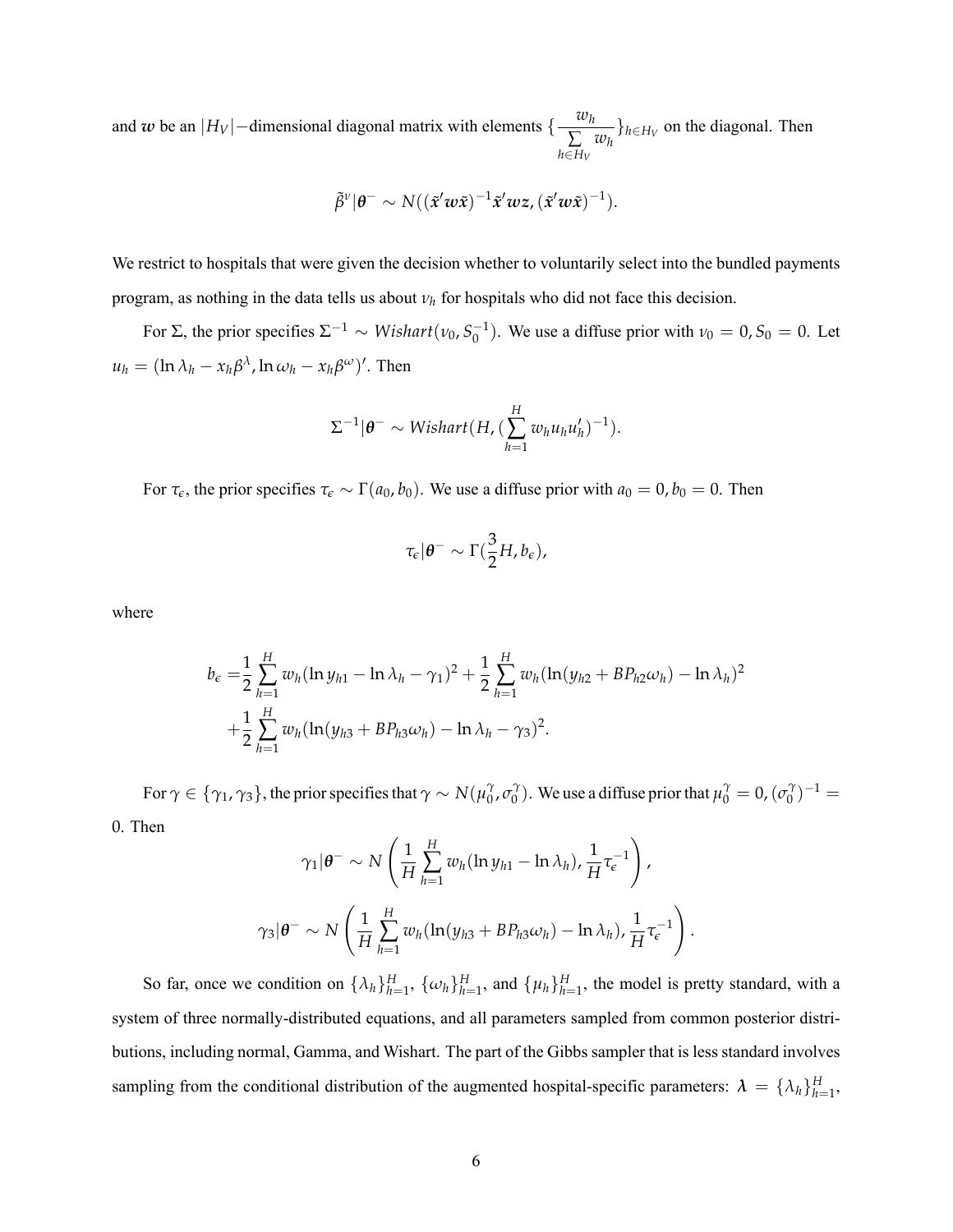$\omega = \{\omega_h\}_{h=1}^H$ , and  $\nu = \{\nu_h\}_{h \in H_V}$ . As each hospital is independent of the others, conditional on the other parameters, it does not depend on other hospitals' augmented parameters. Thus, all we need to describe is the conditional probability of  $\lambda_h$ ,  $\omega_h$ , and  $\nu_h$ . Let  $\phi(x, \mu, \sigma) = \exp(-1/2((x - \mu)/\sigma)^2)$  be proportional to the normal probability density function.

We start from  $v_h$ . If we ignore the participation decision,  $v_h$  follows the distribution  $N(\tilde{x}_h'\tilde{\beta}^v,1)$ . When we incorporate the participation decision, for  $h \in H_V$ ,  $v_h$  follows a truncated normal distribution (truncated from below if  $BP<sub>h3</sub> = 1$  or from above if  $BP<sub>h3</sub> = 0$ ):

$$
\Pr(\nu_h|\boldsymbol{\theta}^-) \propto \begin{cases} \phi(\nu_h, \tilde{x}_h'\tilde{\beta}^{\nu}, 1), & \text{if } BP_{h3} = \mathcal{I}(\nu_h > -(b_{h3} - \lambda_h \exp(\gamma_3) + \frac{\omega_h}{2})) \\ 0, & \text{if } BP_{h3} \neq \mathcal{I}(\nu_h > -(b_{h3} - \lambda_h \exp(\gamma_3) + \frac{\omega_h}{2})) \end{cases}.
$$

Then  $\lambda_h$ . If we ignore the participation decision, the joint distribution of  $(\ln \lambda_h, \ln y_{h1}, \ln(y_{h2} + BP_{h2}\omega_h), \ln(y_{h3} +$  $BP<sub>h3</sub>(\omega<sub>h</sub>)$ ) conditional on other parameters is

$$
\begin{pmatrix}\n\ln \lambda_h \\
\ln y_{h1} \\
\ln(y_{h2} + BP_{h2}\omega_h) \\
\ln(y_{h3} + BP_{h3}\omega_h)\n\end{pmatrix}\n\bigg|_{\theta^-} \sim N \begin{pmatrix}\n\mu_\lambda(\omega_h) \\
\mu_\lambda(\omega_h) + \gamma_1 \\
\mu_\lambda(\omega_h)\n\end{pmatrix},\n\begin{pmatrix}\n\tilde{\sigma}_\lambda^2 & \tilde{\sigma}_\lambda^2 & \tilde{\sigma}_\lambda^2 & \tilde{\sigma}_\lambda^2 \\
\tilde{\sigma}_\lambda^2 & \tilde{\sigma}_\lambda^2 + \sigma_\epsilon^2 & \tilde{\sigma}_\lambda^2 \\
\tilde{\sigma}_\lambda^2 & \tilde{\sigma}_\lambda^2 & \tilde{\sigma}_\lambda^2 + \sigma_\epsilon^2 & \tilde{\sigma}_\lambda^2 \\
\tilde{\sigma}_\lambda^2 & \tilde{\sigma}_\lambda^2 & \tilde{\sigma}_\lambda^2 + \sigma_\epsilon^2\n\end{pmatrix},
$$

where

$$
\mu_{\lambda}(\omega_h) = x_h'\beta^{\lambda} + \rho \frac{\sigma_{\lambda}}{\sigma_{\omega}}(\ln \omega_h - x_h'\beta^{\omega}), \tilde{\sigma}_{\lambda}^2 = (1 - \rho^2)\sigma_{\lambda}^2.
$$

The conditional marginal density of  $\lambda_h$  is proportional to  $\phi(\ln \lambda_h, \tilde{\mu}_h^{\lambda}, \tilde{\sigma}_h^{\lambda})$ , where

$$
\tilde{\mu}_h^{\lambda} = \mu_{\lambda}(\omega_h) + \Sigma_{12}\Sigma_{22}^{-1} \begin{pmatrix} \ln y_{h1} - \mu_{\lambda}(\omega_h) - \gamma_1 \\ \ln(y_{h2} + BP_{h2}\omega_h) - \mu_{\lambda}(\omega_h) \\ \ln(y_{h3} + BP_{h3}\omega_h) - \mu_{\lambda}(\omega_h) - \gamma_3 \end{pmatrix}, \tilde{\sigma}_h^{\lambda} = \sqrt{\tilde{\sigma}_{\lambda}^2 - \Sigma_{12}\Sigma_{22}^{-1}\Sigma_{21}},
$$
\n
$$
\Sigma_{12} = \Sigma_{21}' = (\tilde{\sigma}_{\lambda}^2, \tilde{\sigma}_{\lambda}^2, \tilde{\sigma}_{\lambda}^2), \ \Sigma_{22} = \begin{pmatrix} \tilde{\sigma}_{\lambda}^2 + \sigma_{\epsilon}^2 & \tilde{\sigma}_{\lambda}^2 & \tilde{\sigma}_{\lambda}^2 \\ \tilde{\sigma}_{\lambda}^2 & \tilde{\sigma}_{\lambda}^2 + \sigma_{\epsilon}^2 & \tilde{\sigma}_{\lambda}^2 \\ \tilde{\sigma}_{\lambda}^2 & \tilde{\sigma}_{\lambda}^2 & \tilde{\sigma}_{\lambda}^2 + \sigma_{\epsilon}^2 \end{pmatrix}.
$$

When we incorporate the participation decision, for control group hospitals ( $h \in H_C$ ) and treatment group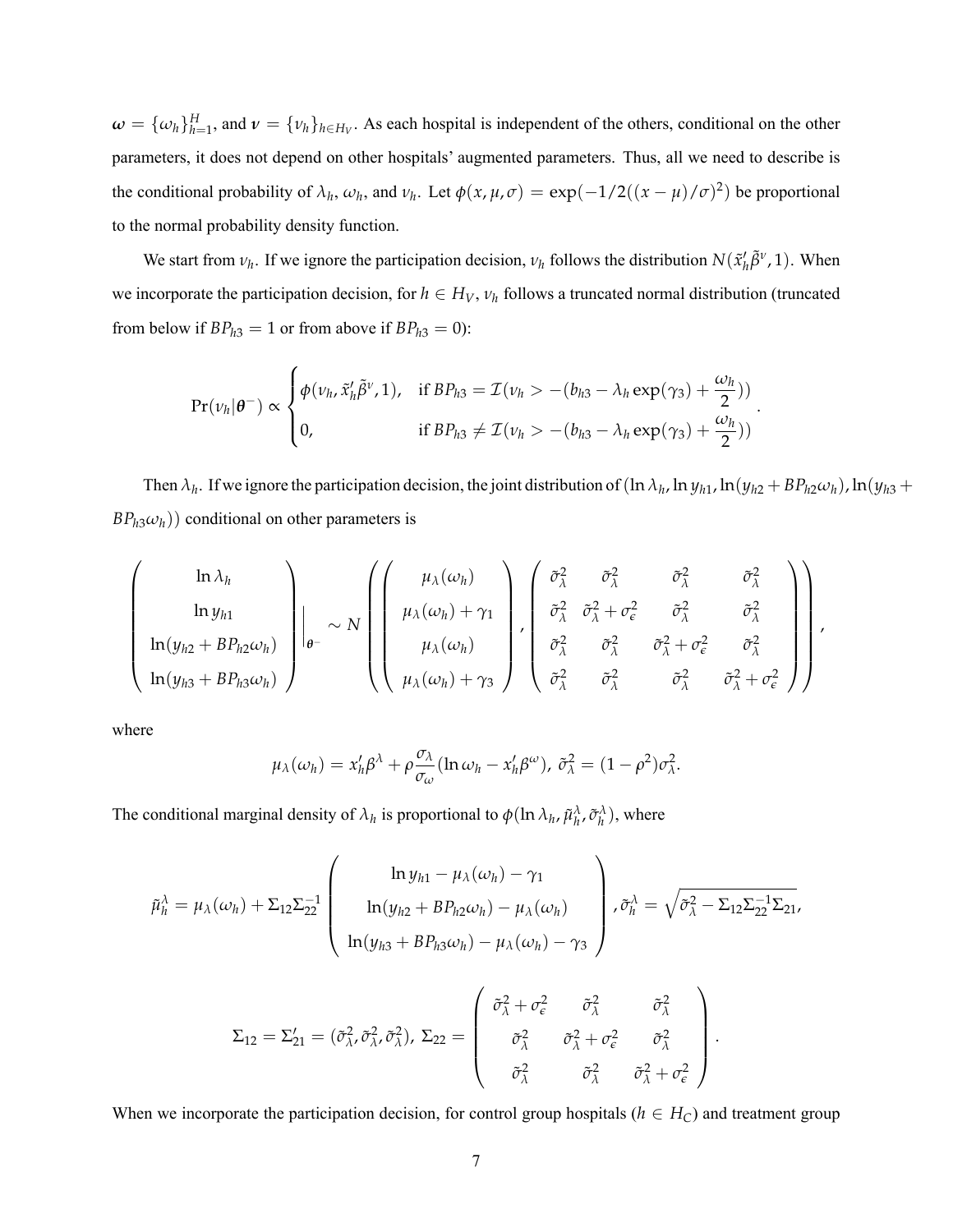hospitals mandated to remain in the program ( $h \in H_M$ ), the density of  $\lambda_h$  remains the same. For treatment group hospitals, which were given the decision whether to voluntarily select into the bundled payments program ( $h \in H_V$ ), ln  $\lambda_h$  follows a truncated normal distribution (truncated from above if  $BP_{h3} = 1$  or from below if  $BP<sub>h3</sub> = 0$ ):

$$
\Pr(\lambda_h|\boldsymbol{\theta}^-) \propto \begin{cases} \phi(\ln \lambda_h, \tilde{\mu}_h^{\lambda}, \tilde{\sigma}_h^{\lambda}), & h \in H_C \cup H_M \\ \phi(\ln \lambda_h, \tilde{\mu}_h^{\lambda}, \tilde{\sigma}_h^{\lambda}), & \text{if } BP_{h3} = \mathcal{I}(\lambda_h < \exp(-\gamma_3)(b_{h3} + \frac{\omega_h}{2} + \nu_h)), h \in H_V \\ 0, & \text{if } BP_{h3} \neq \mathcal{I}(\lambda_h < \exp(-\gamma_3)(b_{h3} + \frac{\omega_h}{2} + \nu_h)), h \in H_V \end{cases}
$$

Last  $\omega_h$ . If we ignore the participation decision, the joint distribution of  $(\ln \omega_h, \ln y_{h1}, \ln(y_{h2} + BP_{h2}\omega_h), \ln(y_{h3} +$  $BP<sub>h3</sub>(\omega<sub>h</sub>)$ ) conditional on other parameters is

$$
\begin{pmatrix}\n\ln \omega_h \\
\ln y_{h1} \\
\ln(y_{h2} + BP_{h2}\omega_h) \\
\ln(y_{h3} + BP_{h3}\omega_h)\n\end{pmatrix}\n\sim N \begin{pmatrix}\n\mu_\omega(\lambda_h) \\
\ln \lambda_h + \gamma_1 \\
\ln \lambda_h \\
\ln \lambda_h + \gamma_3\n\end{pmatrix},\n\begin{pmatrix}\n\tilde{\sigma}_\omega^2 & 0 & 0 & 0 \\
0 & \sigma_\epsilon^2 & 0 & 0 \\
0 & 0 & \sigma_\epsilon^2 & 0 \\
0 & 0 & 0 & \sigma_\epsilon^2\n\end{pmatrix},
$$

where

$$
\mu_{\omega}(\lambda_h) = x_h'\beta^{\omega} + \rho \frac{\sigma_{\omega}}{\sigma_{\lambda}} (\ln \lambda_h - x_h'\beta_{\lambda}), \ \tilde{\sigma}_{\omega}^2 = (1 - \rho^2)\sigma_{\omega}^2.
$$

Note that conditional on other parameters,  $y_{h1}$  and  $\omega_h$  are independent. Using transformations of random variables, we can write down the conditional joint density of  $\omega_h$ ,  $y_{h2}$ , and  $y_{h3}$  as

$$
f(\omega_h, y_{h2}, y_{h3}|\theta^{-}) = \frac{1}{\sqrt{1 - \rho_{\lambda\omega}^2 \sigma_{\omega} \sqrt{2\pi}\omega_h}} \exp\left(-\frac{(\ln \omega_h - \mu_{\omega}(\lambda_h))^2}{2\tilde{\sigma}_{\omega}^2}\right)
$$

$$
\times \frac{1}{\sigma_{\epsilon}\sqrt{2\pi}(y_{h2} + BP_{h2}\omega_h)} \exp\left(-\frac{(\ln(y_{h2} + BP_{h2}\omega_h) - \ln \lambda_h)^2}{2\sigma_{\epsilon}^2}\right)
$$

$$
\times \frac{1}{\sigma_{\epsilon}\sqrt{2\pi}(y_{h3} + BP_{h3}\omega_h)} \exp\left(-\frac{(\ln(y_{h3} + BP_{h3}\omega_h) - \ln \lambda_h - \gamma_3)^2}{2\sigma_{\epsilon}^2}\right).
$$

For control group hospitals ( $h \in H_C$ ), it simplifies to  $\ln \omega_h \sim N(\mu_\omega(\lambda_h), (1 - \rho_{\lambda\omega}^2)\sigma_\omega^2)$ . For treatment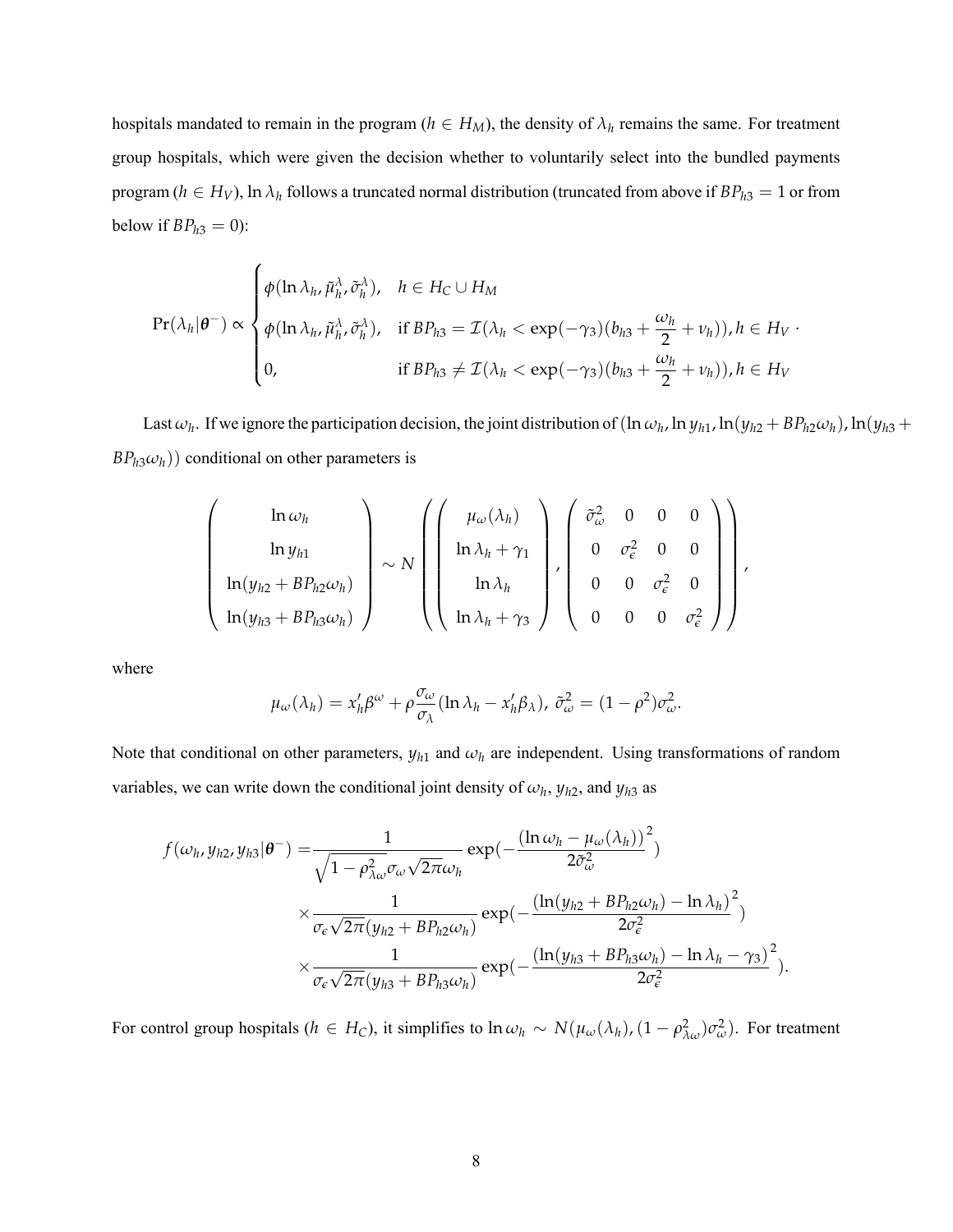hospitals ( $h \in H_T$ ), the conditional marginal density of  $\omega_h$ , denoted by  $g(\cdot)$ , is

$$
g(\omega_h|\boldsymbol{\theta}^-)=\frac{f(\omega_h,y_{h2},y_{h3}|\boldsymbol{\theta}^-)}{f(y_{h2},y_{h3}|\boldsymbol{\theta}^-)}=\frac{f(\omega_h,y_{h2},y_{h3}|\boldsymbol{\theta}^-)}{\int f(\omega_h,y_{h2},y_{h3}|\boldsymbol{\theta}^-)d\omega_h}\propto f(\omega_h,y_{h2},y_{h3}|\boldsymbol{\theta}^-).
$$

When we incorporate the participation decision, for control group hospitals ( $h \in H_C$ ) and treatment group hospitals mandated to remain in the program ( $h \in H_M$ ), the density of  $\lambda_h$  remains the same. For treatment group hospitals who were given the decision whether to voluntarily select into the BP program ( $h \in H_V$ ),  $\omega_h$  follows a truncated distribution (from below if  $BP_{h3} = 1$  or from above if  $BP_{h3} = 0$ ):

$$
\Pr(\omega_h|\theta) \propto \begin{cases} \phi(\ln \omega_h, \mu_\omega(\lambda_h), (1-\rho^2)\sigma_\omega^2), & \text{if } h \in H_{\mathcal{C}} \\ g(\omega_h|\theta^-), & \text{if } h \in H_M \\ g(\omega_h|\theta^-), & \text{if } BP_{h3} = \mathcal{I}(\omega_h > 2(\lambda_h \exp(\gamma_3) - t_h - \nu_h)), h \in H_V \\ 0, & \text{if } BP_{h3} \neq \mathcal{I}(\omega_h > 2(\lambda_h \exp(\gamma_3) - t_h - \nu_h)), h \in H_V \end{cases}.
$$

We restrict  $\omega_h$  from being too large by truncating it from above at  $0.71\lambda_h$  and from belong too small by truncatingit from below at 1[.](#page-8-0)<sup>2</sup> There is no closed-form expression for the density  $g(\omega_h|\theta^-)$ , so we adopt the "invert CDF" sampling method (Devroye, 2006)<sup>[3](#page-8-1)</sup> and use numerical integration to construct the CDF of  $\omega_h$  for  $h \notin H_C$ .

With these posterior distributions, we can draw each parameter at a time, conditional on all other parameters and the data, and do this iteratively. We tested the algorithm on simulated data, where we know the true parameters, and it performs well. The posteriors cover the true parameters in most simulations.

We initialize the algorithm with the following initial values. In principle, we can start from any reasonable values and the algorithm will converge eventually. We make informed guesses to expedite the convergence. Let  $W_C = \sum$ *h*∈*H<sup>C</sup>*  $w_h$  denote the sum of hospital weights in the control group  $H_C$ . Then

$$
\gamma_1^1 = \frac{1}{W_C} \sum_{h \in H_C} w_h (\ln y_{h1} - \ln y_{h2}), \ \gamma_3^1 = \frac{1}{W_C} \sum_{h \in H_C} w_h (\ln y_{h3} - \ln y_{h2}),
$$

<span id="page-8-0"></span><sup>&</sup>lt;sup>2</sup>The upper bound of  $0.71\lambda_h$  is imposed for economic reasons discussed in Section V.A. The lower bound of 1 is imposed for the computational reason of avoiding occasionally large negative values of  $\log(\omega_h)$  that lead to unreasonable negative draws of  $\sigma_\omega$ and create issues in the numerical integration.

<span id="page-8-1"></span><sup>&</sup>lt;sup>3</sup>Let  $F(x)$  be the cumulative distribution function of a random variable x. The "invert CDF" sampling method draws from this distribution by drawing *r* from a uniform distribution on [0,1] and computing  $F^{-1}(r)$ .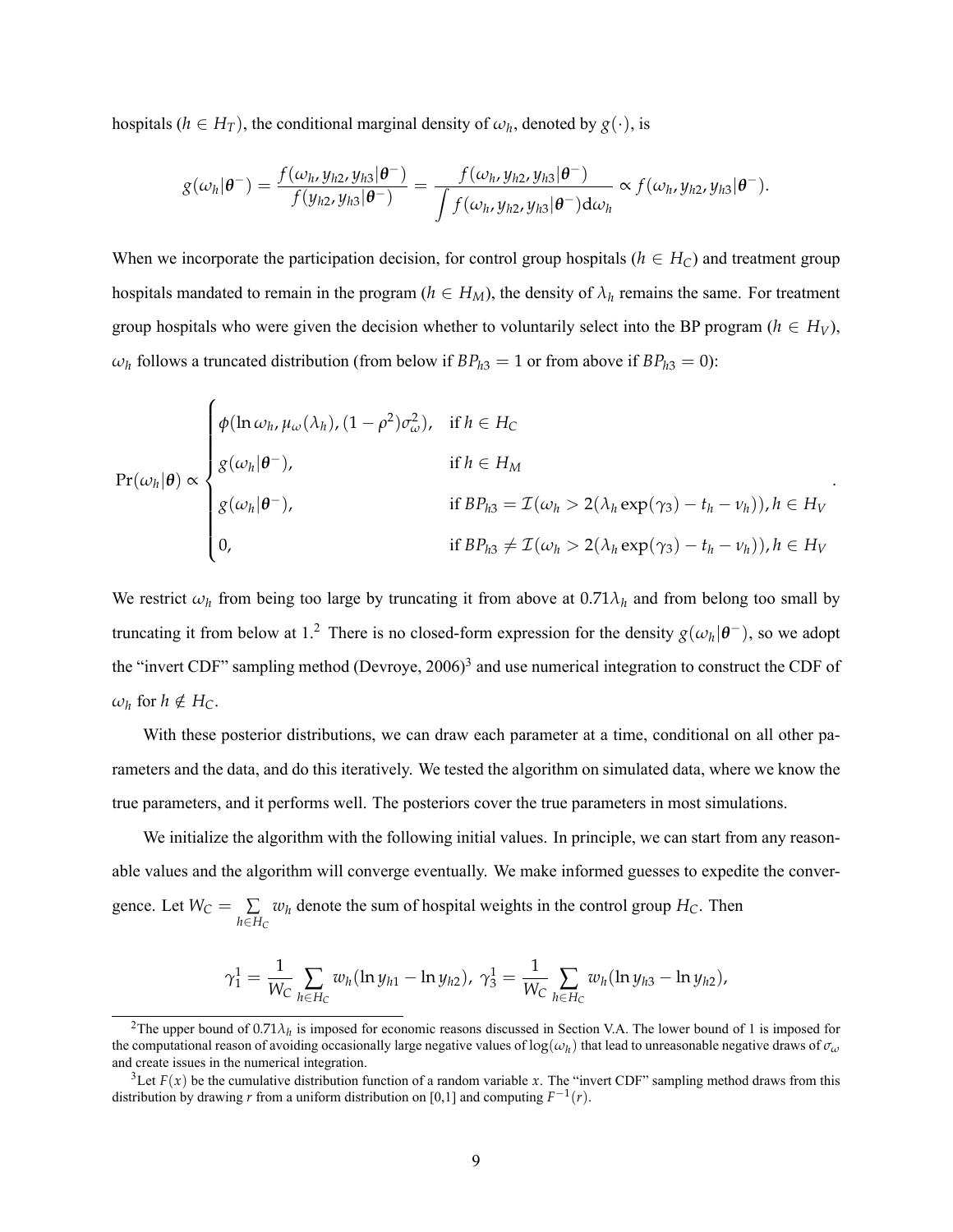$$
\sigma_{e}^{1} = \sqrt{\frac{1}{2W_{C}}} \sum_{h \in H_{C}} w_{h} (\ln y_{h1} - \ln y_{h2} - \gamma_{1}^{1})^{2} + \frac{1}{2W_{C}} \sum_{h \in H_{C}} w_{h} (\ln y_{h3} - \ln y_{h2} - \gamma_{3}^{1})^{2},
$$
  
\n
$$
\ln \lambda_{h}^{1} = \ln y_{h1} - \gamma_{1}^{1}, \beta^{\lambda^{1}} = (X'X)^{-1}(X' \ln \lambda^{1}), \text{ where } X = (x_{h})_{h=1}^{H}, \ln \lambda^{1} = (\ln \lambda_{h})_{h=1}^{H},
$$
  
\n
$$
d_{h} = \exp(\ln y_{h1} - \gamma_{1}^{1} + \sigma_{e}^{12}) - y_{h2}, \beta^{\omega^{1}} = (X'X)^{-1}(X' \ln d), \text{ where } X = (x_{h})_{h \in H_{T}, d_{h} > 0}, d = (d_{h})_{h \in H_{T}, d_{h} > 0},
$$
  
\n
$$
\sigma_{\lambda}^{1} = \sqrt{\frac{1}{H} \sum_{h=1}^{H} w_{h} (\ln y_{h1} - \frac{1}{H} \sum_{h=1}^{H} w_{h} \ln y_{h1})^{2} - \sigma_{e}^{12}},
$$
  
\n
$$
\sigma_{\omega}^{1} = \sqrt{\frac{1}{\sum_{h \in H_{T}, d_{h} > 0} w_{h}} \sum_{h \in H_{T}, d_{h} > 0} w_{h} (\ln d_{h} - \frac{1}{\sum_{h \in H_{T}, d_{h} > 0} w_{h}} \sum_{h \in H_{T}, d_{h} > 0} w_{h} d_{h})^{2}},
$$
  
\n
$$
\rho^{1} = Corr(\ln \lambda_{h}^{1}, \ln d_{h})_{h \in H_{T}, d_{h} > 0}, \ln \omega_{h}^{1} \sim N(x_{h}' \beta^{\omega^{1}} + \rho^{1} \frac{\sigma_{\omega}^{1}}{\sigma_{\lambda}^{1}} (\ln \lambda_{h}^{1} - x_{h}' \beta^{\lambda^{1}}), (1 - \rho^{1^{2}}) \sigma_{\omega}^{1^{2}}),
$$
  
\n
$$
\beta^{\nu^{1}} = 0, \sigma_{\nu}^{1} = 5,0
$$

We run the Gibbs sampler for 100,000 iterations. Each iteration takes a few seconds and in total it takes 5-6 days on a standard server. Appendix Figure [A.2](#page-15-0) shows the evolution of all parameters. It converges to the stable posterior distribution of the parameters fairly quickly, after several thousand iterations. We burn the first 10,000 iterations and construct our results using the remaining 90,000 iterations.

#### D. Mapping from Estimates to Results

<span id="page-9-0"></span>In this appendix, we describe how we map from the Gibbs sampler to the estimates reported in Table IV, V, and Figure IV and the counterfactual results reported in Table VI and Figure V.

As we describe in Appendix [C,](#page-3-0) we run the Gibbs sampler for 100,000 iterations. The posterior distributions of the parameters stabilize after several thousand iterations, so we burn the first 10,000 iterations and construct our results using the remaining 90,000 iterations.

Let  $k = 1, 2, ..., K$  index iterations with  $K = 90,000$ . For each iteration, we have a random draw from the posterior distribution for each parameter, denoted *θ k* . In Table IV, we report the posterior mean and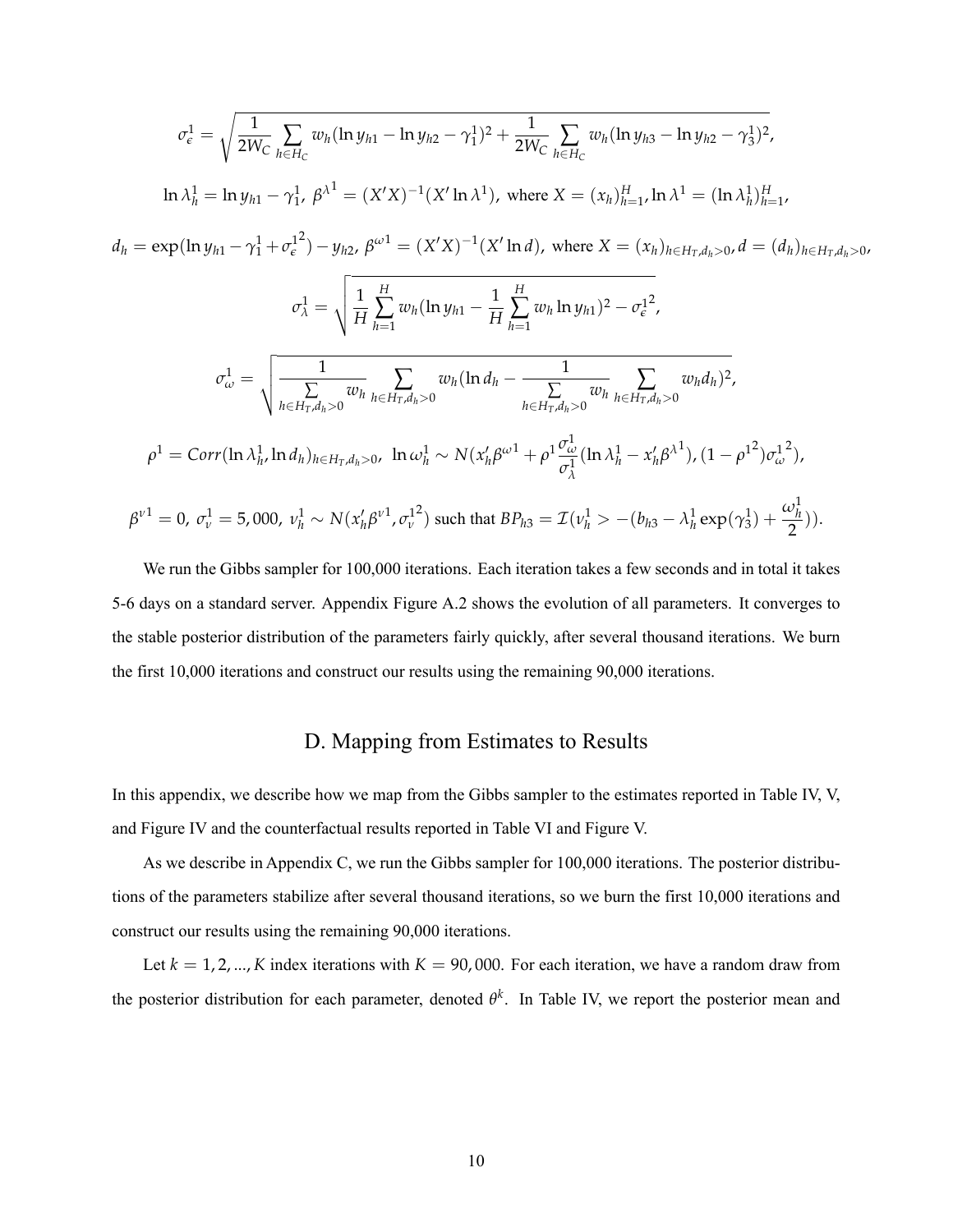posterior standard deviation for each parameter calculated as

$$
m_{\theta} = \frac{1}{K} \sum_{k=1}^{K} \theta^k, \quad s_{\theta} = \sqrt{\frac{1}{K-1} \sum_{k=1}^{K} (\theta^k - m_{\theta})^2}.
$$

In Table V, we present summary statistics of the distribution of key economic objects across hospitals. Specifically, we compute the mean, standard deviation, and different percentiles across hospitals using draws for a given iteration *k*, weighting by the number of episodes at each hospital. Then we average across all iterations to construct the values we report in the table. For example, we construct

$$
\mathbb{E}(\ln \lambda_h) = \frac{1}{K} \sum_{k=1}^{K} \left( \frac{1}{H} \sum_{h=1}^{H} w_h \ln \lambda_h^k \right)
$$

where, as before,  $w_h$  is the normalized number of episodes at each hospital and  $H = \sum_{h=1}^{H} w_h$  is the sum of these hospital weights.

We use a (slightly) modified approach to calculate statistics for  $\lambda_{h3}$ . Recall that  $\lambda_h$  is an augmented parameter in the Gibbs sampler, so each iteration produces random draws for it, while  $\lambda_{h3}$  is not. Therefore, for  $\lambda_{h3}$ , we first draw the stochastic component  $\epsilon_{h3}^k$  for each hospital in each iteration from the normal distribution  $N(0, (\sigma_{\epsilon}^{k})^2)$ . We next calculate  $\lambda_{h3}^{k} = \lambda_h^{k} \exp(\gamma_3^k + \epsilon_{h3}^k)$ . We then average over hospitals and iterations as before.

In Panel A of Table VI and Panel A of Appendix Table [A.10](#page-25-0) we present the counterfactual estimates, restricting our analysis to hospitals in the voluntary treatment group  $H_V$  where we can observe bundle prices. We use posterior draws from the Gibbs sampler to compute the following objects of interest:

(1) Bundled payment indicator:  $BP_{h3}^k$ . The first row of Panel A reports the counterfactual with no bundled payment program where all hospitals are paid under FFS, so  $BP<sub>h3</sub><sup>k</sup> = 0, \forall h, k$ . The second row considers a counterfactual in which all hospitals were mandated to enroll in bundled payments in period 3, so  $BP<sub>h3</sub><sup>k</sup> = 1, \forall h, k$ . The third row considers the voluntary selection scenario that actually took place, in which case  $BP_{h3}^k$  is the same as the observed participation decision. Given the nature of the Gibbs sampler, which conditions on the observed data, this  $BP<sub>h3</sub><sup>k</sup>$  indicator is consistent with the draws in each iteration, so that  $BP_{h3}^k = 1 \iff b_{h3}^k - \lambda_h^k \exp(\gamma_3^k) + \omega_h^k / 2 + \nu_h^k > 0.$ 

(2) Government spending: 
$$
BP_{3h}^k b_{h3} + (1 - BP_{3h}^k) \lambda_{h3}^k
$$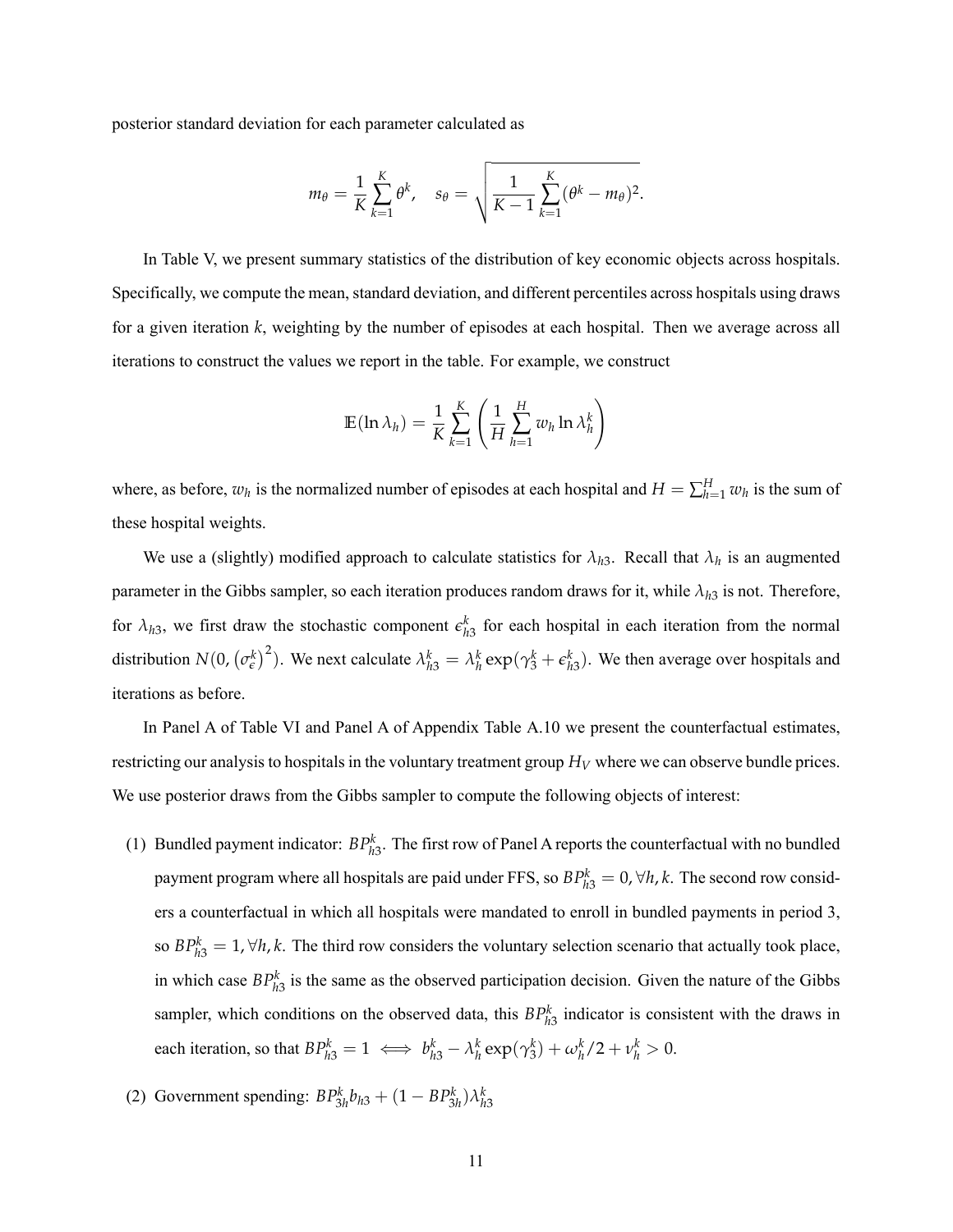- (3) Relative social costs:  $(1+0.15)(BP_{3h}^k b_{h3} + (1-BP_{3h}^k)\lambda_{h3}^k \lambda_{h3}^k) = (1+0.15)BP_{3h}^k(b_{h3} \lambda_{h3}^k)$
- (4) Relative hospital profit (without choice shifter):  $BP_{3h}^k(b_{h3} \lambda_{h3}^k + \omega_h^k/2)$
- (5) Relative social surplus (without choice shifter): (4) (3) =  $BP_{3h}^k(\omega_h^k/2 0.15(b_{h3} \lambda_{h3}^k))$
- (6) Relative hospital profit (with choice shifter):  $BP_{3h}^k(b_{h3} \lambda_{h3}^k + \omega_h^k/2 + \nu_h^k)$
- (7) Relative social surplus (with choice shifter): (6) (3) =  $BP_{3h}^k(\omega_h^k/2 + v_h^k 0.15(b_{h3} \lambda_{h3}^k))$

As before, for a given object of interest we first take the weighted average across draws for a single iteration *k* and then we average over all iterations. The posterior values of  $\lambda_{h3}^k$  and  $\omega_h^k$  are the same across counterfactuals.

#### E. Targeting

<span id="page-11-0"></span>In order to explore the impact of better targeting in a systematic fashion, we approximate the observed bundle prices using a parametric distribution, and then change the parameters that govern the covariance of bundle prices with hospital costs. Specifically, we model bundle prices as lognormally distributed, such that they are correlated with  $\lambda_h$  but only correlated with  $\omega_h$  via the correlation between  $\lambda_h$  and  $\omega_h$ . That is, we assume  $b_{h3}$  and  $\lambda_{h3}$  follow the following joint lognormal distribution:

$$
\begin{pmatrix}\n\ln b_{h3} \\
\ln \lambda_{h3}\n\end{pmatrix}\n\sim N\left(\begin{pmatrix}\n\mu_b \\
\mu_{\lambda_3}\n\end{pmatrix},\begin{pmatrix}\n\sigma_b^2 & \rho_{\lambda_3 b}\sigma_b\sigma_{\lambda_3} \\
\rho_{\lambda_3 b}\sigma_b\sigma_{\lambda_3} & \sigma_{\lambda_3}^2\n\end{pmatrix}\right).
$$

We focus on voluntary treatment group hospitals  $(H_V)$  in period 3, as we do in the other counterfactuals. For these hospitals, the maximum likelihood estimators for the mean and standard deviation of the log bundled price distribution are given by:

$$
\widehat{\mu_b} = \frac{1}{W_V} \sum_{h \in H_V} w_h \ln b_{h3}, \quad \widehat{\sigma_b} = \sqrt{\frac{1}{W_V} \sum_{h \in H_V} w_h \left(\ln b_{h3} - \widehat{\mu_b}\right)^2},
$$

where  $w_h$  is, as before, the (normalized) number of episodes at hospital *h* and  $W_V = \sum_{h \in H_V} w_h$  is the sum of these weights for the voluntary treatment group.

To recover  $\rho_{\lambda_3 b}$ , we estimate the covariance between  $\ln \lambda_h$  and  $\ln b_{h3}$ . Since  $Cov(\ln y_{h1}, \ln b_{h3})$  =  $Cov(\ln \lambda_h - \gamma_1 + \epsilon_{h1}$ ,  $\ln b_{h3}) = Cov(\ln \lambda_h, \ln b_{h3})$ , due to the independence of  $\epsilon_{h1}$ . It follows that the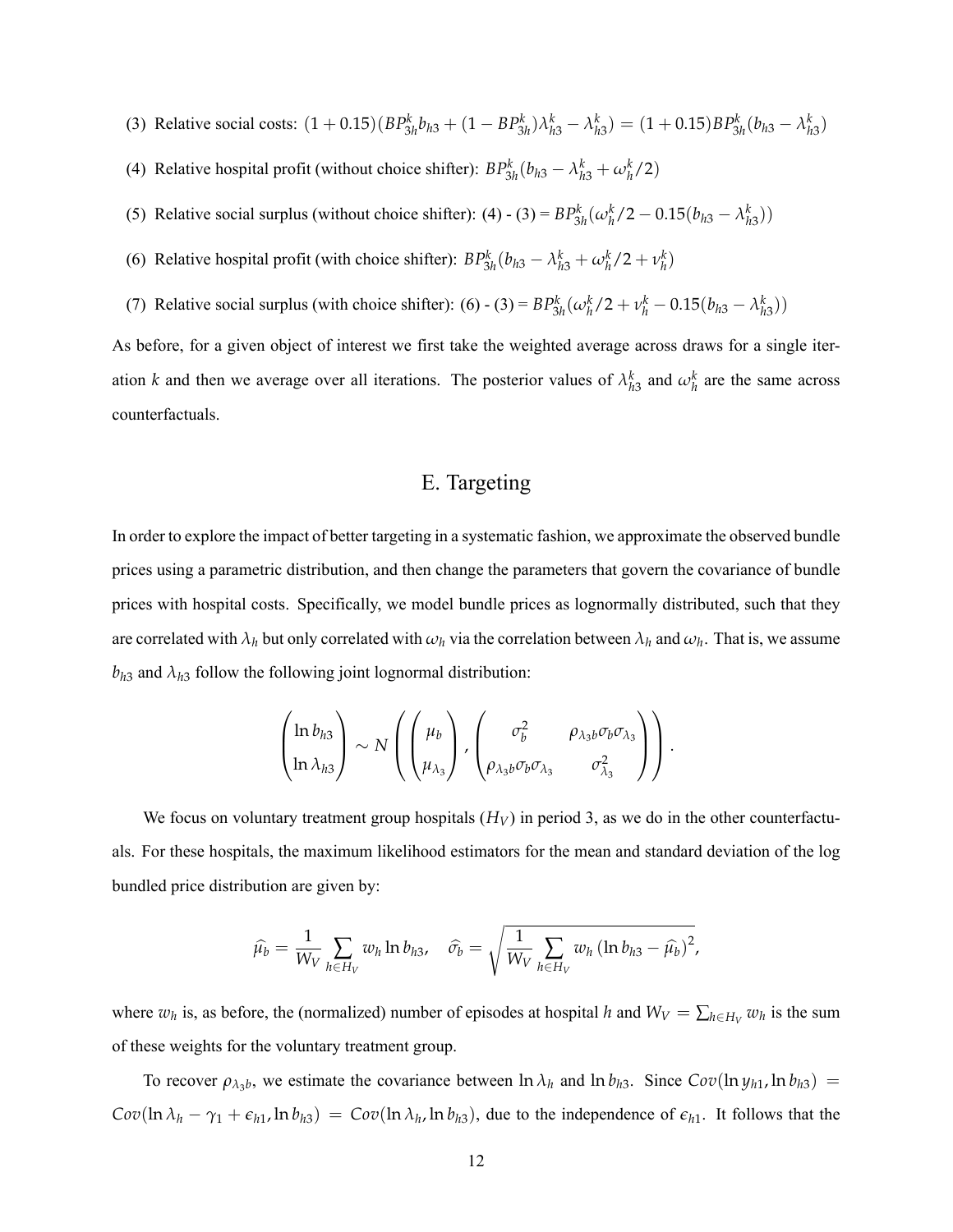maximum likelihood estimator of the covariance is

$$
\overline{Cov(\ln \lambda_h, \ln b_{h3})} = \frac{1}{W_V} \sum_{h \in H_V} w_h(\ln y_{h1} - \widehat{\mu_{\lambda_V}})(\ln b_{h3} - \widehat{\mu_b}),
$$

where  $\mu_{\lambda_V} = \frac{1}{W_V} \sum_{h \in H_V} w_h \ln y_{h1}$ .

 $\overline{Cov(\ln \lambda_h, \ln b_{h3})}$ <br>  $u \in H_V$   $w_h \ln y_{h1}$ .<br>
uals reported in Pane<br>
from alternative distinguishing The counterfactuals reported in Panel B of Table VI and Panel B of Appendix Table [A.10](#page-25-0) are based on bundle prices drawn from alternative distributions. For a given counterfactual, defined by the parameters  $\{\mu_b^k, \sigma_b^k, \rho_{\lambda_3b}^k\}$ , we draw bundle prices for each hospital *h* and each iteration *k* conditional on the simulated value of  $\lambda_{h3}^k$  :

$$
\ln b_{h3}^k \sim N\left(\mu_b^k + \rho_{\lambda_3b}^k \frac{\sigma_b^k}{s_{\lambda_3}^k} \left(\ln \lambda_{h3}^k - m_{\lambda_3}^k\right), (1 - {\rho_{\lambda_3b}^k}^2) {\sigma_b^k}^2\right),
$$

where  $m_{\lambda_3}^k$  and  $s_{\lambda}^k$  $\lambda_3$  are the weighted mean and standard deviation of ln  $\lambda_{h3}^k$  for that iteration:

$$
m_{\lambda_3}^k = \frac{1}{W_V} \sum_{h \in H_V} w_h \ln \lambda_{h3}^k, \quad s_{\lambda_3}^k = \sqrt{\frac{1}{W_V} \sum_{h \in H_V} w_h (\ln \lambda_{h3}^k - m_{\lambda_3}^k)^2}.
$$

Given the simulated  $b_{h3}^k$ , we then derive hospitals' participation decisions  $BP_{h3}^k$  using the selection equation and calculate the other quantities of interest following the approach described in Appendix [D.](#page-9-0)

In the first row of Panel B, we consider the counterfactual of "perfect targeting," which sets bundle prices to equal to realized claims under FFS, except that we maintain the mean log bundle price at its observed level. This is equivalent to setting  $\mu_b^k = \hat{\mu}_b, \sigma_b^k = s_\lambda^k$  $\lambda_3^k$ , and  $\rho_{\lambda_3b}^k = 1$ .

The second row examines the case of "feasible targeting," which sets the bundle price based on a hospital's underlying type and the time trend, but does not account for the stochastic component  $\epsilon_{h3}^k$ . Specifically, we set  $\mu_b^k = \hat{\mu_b}, \sigma_b^k = s_\lambda^k$  $\frac{k}{\lambda}$ , and  $\rho_{\lambda_3b}^k = \frac{s_\lambda^k}{s^k}$ *λ s k λ*3 , where

$$
s_{\lambda}^k = \sqrt{\frac{1}{W_V} \sum_{h \in H_V} w_h \left( \ln \lambda_h^k - \frac{1}{W_V} \sum_{h \in H_V} w_h \ln \lambda_h^k \right)^2}.
$$

The third row reports results under "observed targeting," which sets  $\mu_b^k = \hat{\mu}_b$ ,  $\sigma_b^k = \hat{\sigma}_b$ , and  $\rho_{\lambda_3 b}^k =$ *Cov*(ln *λ<sup>h</sup>*  $\frac{\overbrace{Cov(\ln \lambda_h, \ln b_{h3})}}{\widehat{\sigma_b}s^k_{\lambda_3}}.$ , ln *bh*3)  $\widehat{\sigma_b} s^k_{\lambda}$ *λ*3 .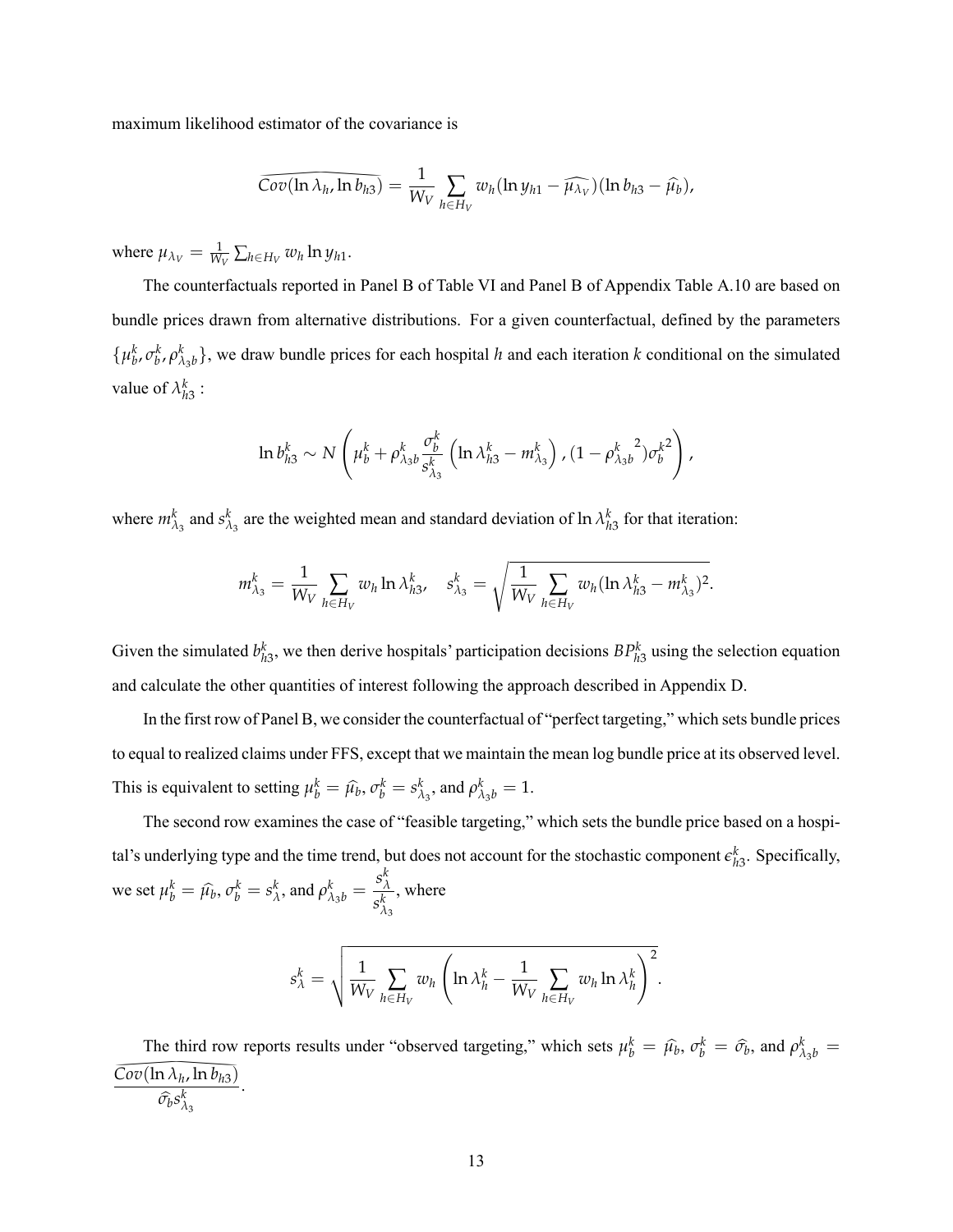The fourth row considers a case in which bundle prices are uniform across hospitals and equal to the observed level of bundle prices. We set  $\mu_b^k = \hat{\mu}_b$  and  $\sigma_b^k = 0$ .

The last row considers "narrow bundling, no targeting," in which we remove hospital claims from the bundle and assume that we cannot target prices for other claims. Within our framework, this is equivalent to setting the bundle price as the sum of ex post, realized hospital claims and a predetermined, fixed payment for other costs:  $b_h = f_h^{HOSP} + \mathbb{E}_h[f_h^{OTH}]$ . We estimate the parameters for this bundle price using the empirical distributions of  $\ln b_h = \ln(f_h^{HOSP} + \mathbb{E}_h[f_h^{OTH}])$  and  $\ln \lambda_{h3}$ . The resulting parameters used for the counterfactual are  $\mu_b^k = \hat{\mu_b}$ ,  $\sigma_b^k = 0.09$ , and  $\rho_{\lambda_3 b}^k = 0.76$ .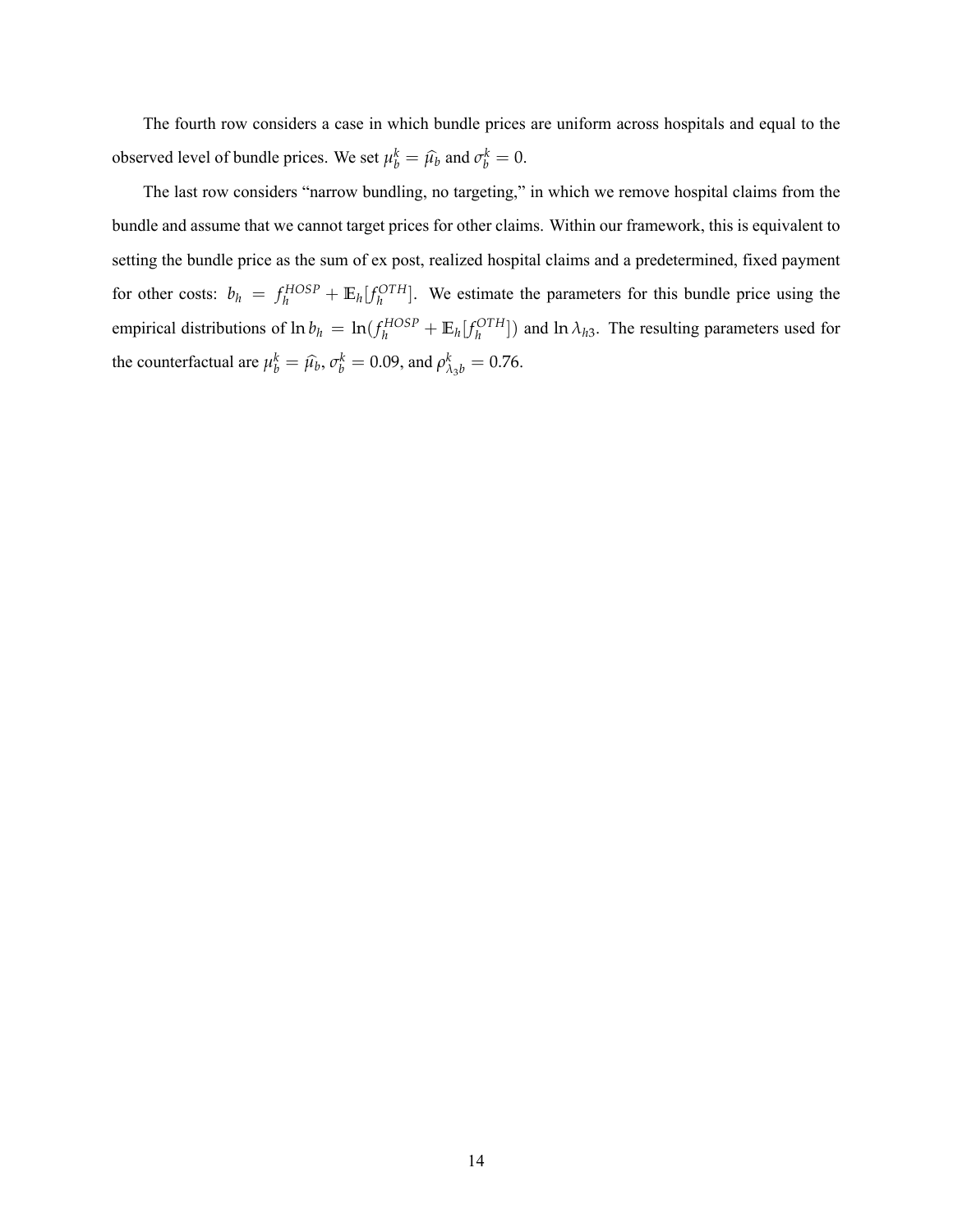FIGURE A.1 Observed and Predicted Bundle Prices

<span id="page-14-0"></span>

*N*otes: Figure shows a scatterplot of the observed bundle price and the predicted bundle price, for hospitals for which we observe both. We obtained one bundle price per hospital by taking a weighted average across the four bundle prices based on the observed case-mix of episodes at each hospital in period 3.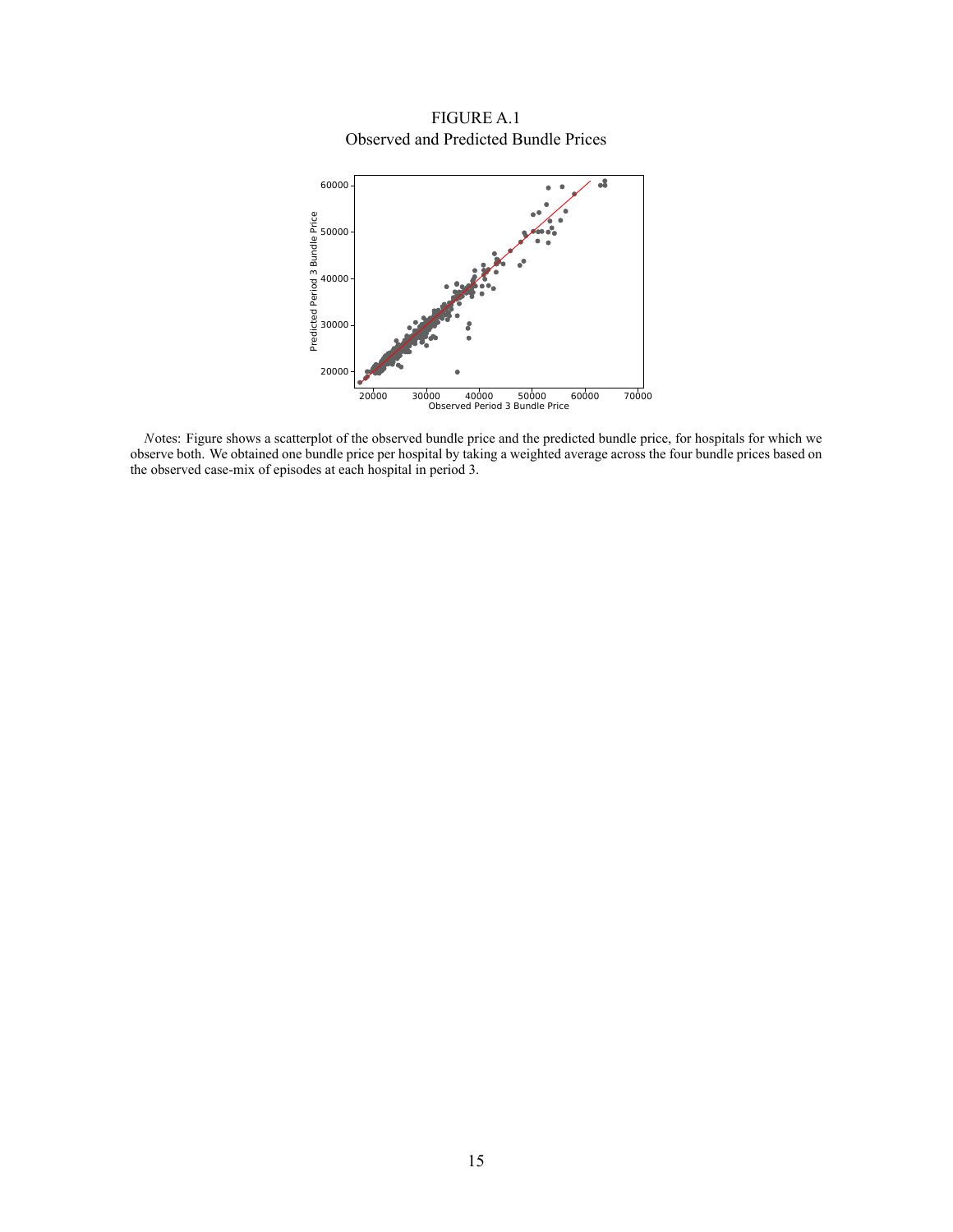FIGURE A.2 Gibbs Sample Posteriors

<span id="page-15-0"></span>

*N*otes: Figure shows posterior draws for each of the 100,000 iterations of the Gibbs sampler. See discussion in Appendix [C](#page-3-0) for additional details.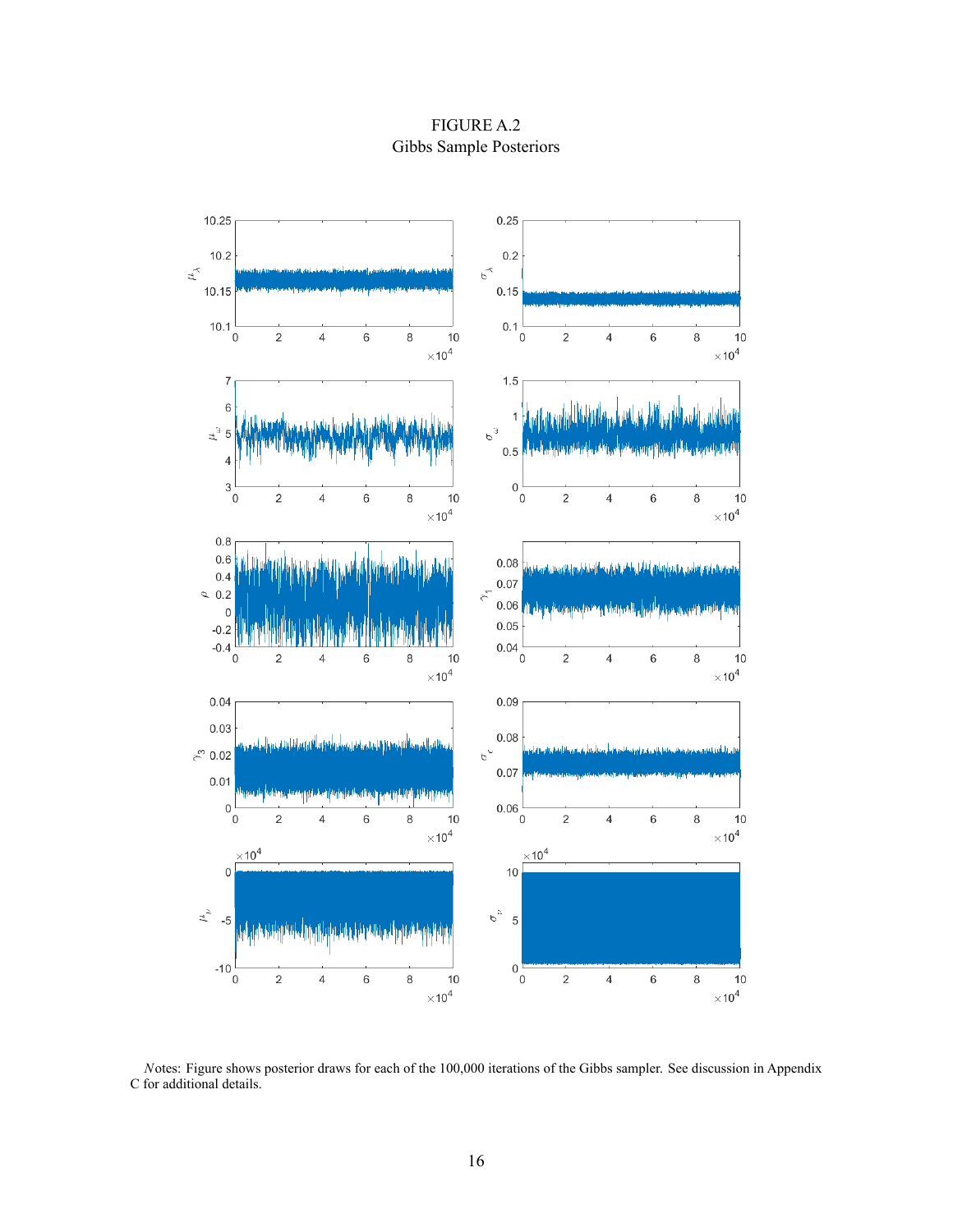<span id="page-16-0"></span>

|                                                                                                                       | Select-in vs. Select-out<br><b>SE</b><br>95% CI<br>Difference |      |          | P-value |      |  |  |  |  |
|-----------------------------------------------------------------------------------------------------------------------|---------------------------------------------------------------|------|----------|---------|------|--|--|--|--|
| Panel A: Average Elixhauser at hospital in period 3                                                                   |                                                               |      |          |         |      |  |  |  |  |
| Mean among select-out $(SD)$ 2.5 $(0.7)$                                                                              |                                                               |      |          |         |      |  |  |  |  |
| Control for Period 1 Lag                                                                                              | $-0.06$                                                       | 0.10 | $-0.25$  | 0.14    | 0.56 |  |  |  |  |
| Control for Period 2 Lag                                                                                              | $-0.03$                                                       | 0.08 | $-0.19$  | 0.13    | 0.75 |  |  |  |  |
| Control for Period 1& 2 Lags                                                                                          | $-0.02$                                                       | 0.08 | $-0.19$  | 0.14    | 0.79 |  |  |  |  |
| Panel B: Number of episodes at hospital in period 3 (Apr 1 - Sept 15)<br>Mean among select-out $(SD)$ 68.1 (67.2)     |                                                               |      |          |         |      |  |  |  |  |
| Control for Period 1 Lag                                                                                              | $-0.42$                                                       | 5.29 | $-11.19$ | 10.35   | 0.94 |  |  |  |  |
| Control for Period 2 Lag                                                                                              | $-4.46$                                                       | 4.46 | $-13.55$ | 4.63    | 0.32 |  |  |  |  |
| Control for Period 1& 2 Lags                                                                                          | $-4.66$                                                       | 4.28 | $-13.38$ | 4.07    | 0.29 |  |  |  |  |
| Panel C: Log number of episodes at hospital in period 3 (Apr 1 - Sept 15)<br>Mean among select-out $(SD)$ 3.6 $(1.3)$ |                                                               |      |          |         |      |  |  |  |  |
| Control for Period 1 Lag                                                                                              | 0.02                                                          | 0.08 | $-0.13$  | 0.18    | 0.77 |  |  |  |  |
| Control for Period 2 Lag                                                                                              | $-0.04$                                                       | 0.05 | $-0.14$  | 0.06    | 0.40 |  |  |  |  |
| Control for Period 1& 2 Lags                                                                                          | $-0.04$                                                       | 0.05 | $-0.14$  | 0.06    | 0.39 |  |  |  |  |

#### TABLE A.1 Cream Skimming

*N*otes: Table reports estimates from a hospital-level regression of the period 3 outcome an indicator for select-in, controlling for the lagged outcome from period 1 and/or period 2, and MSA fixed effects. The sample is restricted to hospitals in the voluntary treatment group that faced a select-in decision in period 3. Standard errors are clustered at the MSA level. The Elixhauser index of co-morbidities in Panel A is a measure of patient health, with a higher number indicating worse health.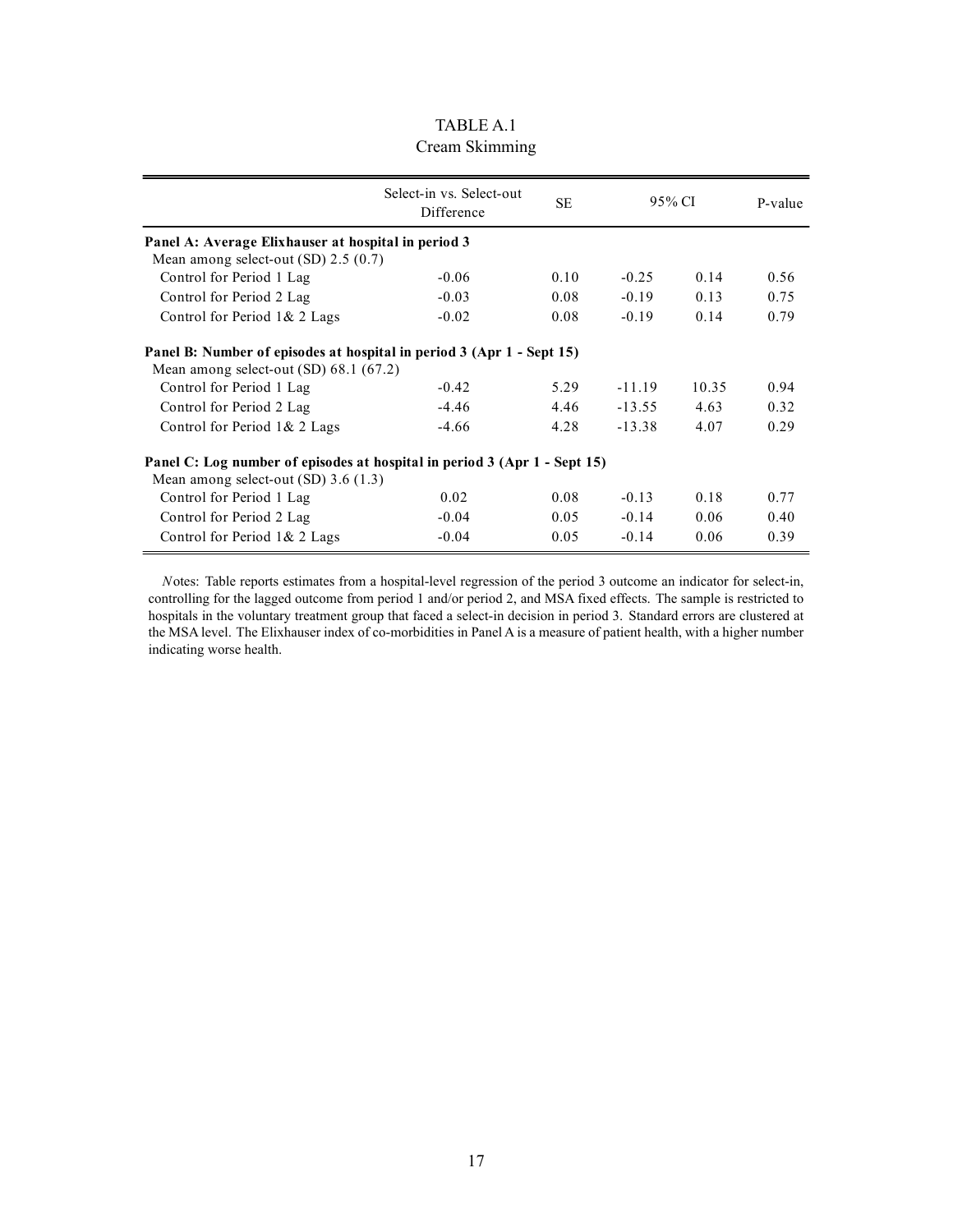#### TABLE A.2 Experimental Estimates During Mandatory Participation Period: Alternative Specifications

<span id="page-17-0"></span>

|                                                                                      | MSA-Level, Unweighted |                                        | MSA-Level, Weighted  |                                        | Hospital-Level, Weighted |                                        |
|--------------------------------------------------------------------------------------|-----------------------|----------------------------------------|----------------------|----------------------------------------|--------------------------|----------------------------------------|
|                                                                                      | Control Mean<br>(SD)  | Average<br>Treatment<br>Effect<br>(SE) | Control Mean<br>(SD) | Average<br>Treatment<br>Effect<br>(SE) | Control Mean<br>(SD)     | Average<br>Treatment<br>Effect<br>(SE) |
|                                                                                      |                       | $p$ -value                             |                      | $p$ -value                             |                          | $p$ -value                             |
| Panel A: Healthcare Claims and Utilization                                           |                       |                                        |                      |                                        |                          |                                        |
| Claims                                                                               | 25,294                | $-790$                                 | 25,887               | $-588$                                 | 25,899                   | $-407$                                 |
|                                                                                      | (3,603)               | (204)<br>0.001                         | (3,340)              | (212)<br>0.006                         | (5,142)                  | (286)<br>0.157                         |
| Claims for Index Admission                                                           | 13,542                | $-169$                                 | 13,750               | $-113$                                 | 13,754                   | $-47$                                  |
|                                                                                      | (2,389)               | (89)                                   | (2,080)              | (90)                                   | (2,670)                  | (133)                                  |
|                                                                                      |                       | 0.06                                   |                      | 0.21                                   |                          | 0.72                                   |
| Claims for Institutional PAC                                                         | 4,119                 | $-499$                                 | 4,111                | $-334$                                 | 4,117                    | $-323$                                 |
|                                                                                      | (1,378)               | (128)                                  | (1,214)              | (119)                                  | (2, 411)                 | (123)                                  |
|                                                                                      |                       | 0.001                                  |                      | 0.006                                  |                          | 0.009                                  |
| Claims for Home Health                                                               | 1,800<br>(918)        | $-89$<br>(59)                          | 1,996<br>(872)       | 18<br>(87)                             | 1,997<br>(996)           | 26<br>(89)                             |
|                                                                                      |                       | 0.13                                   |                      | 0.84                                   |                          | 0.77                                   |
| Other Claims                                                                         | 5,832                 | 28                                     | 6,029                | 11                                     | 6,032                    | 89                                     |
|                                                                                      | (532)                 | (55)                                   | (537)                | (44)                                   | (1049)                   | (86)                                   |
|                                                                                      |                       | 0.61                                   |                      | 0.80                                   |                          | 0.30                                   |
| <b>Utilization Measures</b>                                                          |                       |                                        |                      |                                        |                          |                                        |
| Number of Days in Index Admission                                                    | 2.6                   | $-0.1$                                 | 2.6                  | 0.0                                    | 2.6                      | 0.0                                    |
|                                                                                      | (0.4)                 | (0.04)<br>0.22                         | (0.3)                | (0.04)<br>0.75                         | (0.6)                    | (0.04)<br>0.86                         |
| Number of Days in Institutional PAC                                                  | 7.7                   | $-0.6$                                 | 7.6                  | $-0.3$                                 | 7.6                      | $-0.4$                                 |
|                                                                                      | (2.3)                 | (0.23)                                 | (1.9)                | (0.20)                                 | (4.2)                    | (0.21)                                 |
|                                                                                      |                       | 0.01                                   |                      | 0.13                                   |                          | 0.08                                   |
| Discharge Destination                                                                |                       |                                        |                      |                                        |                          |                                        |
| <b>Institutional Post Acute Care</b>                                                 | 0.313                 | $-0.034$                               | 0.320                | $-0.021$                               | 0.320                    | $-0.021$                               |
|                                                                                      | (0.104)               | (0.009)                                | (0.093)              | (0.009)                                | (0.151)                  | (0.009)                                |
|                                                                                      | 0.339                 | 0.001<br>0.004                         | 0.378                | 0.015<br>0.025                         | 0.378                    | 0.020<br>0.026                         |
| Home Health Agency                                                                   | (0.196)               | (0.018)                                | (0.173)              | (0.019)                                | (0.222)                  | (0.018)                                |
|                                                                                      |                       | 0.81                                   |                      | 0.19                                   |                          | 0.16                                   |
| Home (w/o Home Health Agency)                                                        | 0.329                 | 0.042                                  | 0.289                | 0.013                                  | 0.289                    | 0.005                                  |
|                                                                                      | (0.232)               | (0.018)                                | (0.212)              | (0.018)                                | (0.265)                  | (0.020)                                |
|                                                                                      |                       | 0.02                                   |                      | 0.45                                   |                          | 0.81                                   |
| Other                                                                                | 0.019                 | $-0.004$                               | 0.013                | $-0.004$                               | 0.013                    | $-0.004$                               |
|                                                                                      | (0.032)               | (0.002)                                | (0.023)              | (0.002)                                | (0.030)                  | (0.002)                                |
|                                                                                      |                       | 0.05                                   |                      | 0.07                                   |                          | 0.05                                   |
| <b>Panel B: Quality Measures</b>                                                     |                       |                                        |                      |                                        |                          |                                        |
| <b>Complication Rate</b>                                                             | 0.011<br>(0.005)      | 0.001<br>(0.001)                       | 0.011<br>(0.004)     | 0.001<br>(0.000)                       | 0.011<br>(0.010)         | 0.002<br>(0.001)                       |
|                                                                                      |                       | 0.26                                   |                      | 0.01                                   |                          | 0.003                                  |
| ER Visit During Episode                                                              | 0.198                 | 0.003                                  | 0.194                | 0.002                                  | 0.194                    | 0.002                                  |
|                                                                                      | (0.027)               | (0.003)                                | (0.021)              | (0.002)                                | (0.047)                  | (0.003)                                |
|                                                                                      |                       | 0.40                                   |                      | 0.41                                   |                          | 0.50                                   |
| 90-day All Cause Readmission Rate                                                    | 0.102                 | $-0.001$                               | 0.103                | $-0.002$                               | 0.103                    | $-0.001$                               |
|                                                                                      | (0.015)               | (0.002)                                | (0.014)              | (0.002)                                | (0.031)                  | (0.002)                                |
|                                                                                      |                       | 0.73                                   |                      | 0.22                                   |                          | 0.39                                   |
| Panel C: Admissions and Patient Composition<br>LEJR Admissions (per 1,000 enrollees) | 29.9                  | $-0.8$                                 | 27.3                 | $-0.5$                                 | 7.9                      | $-0.5$                                 |
|                                                                                      | (15.8)                | (0.5)                                  | (13.6)               | (0.3)                                  | (12.4)                   | (0.2)                                  |
|                                                                                      |                       | 0.10                                   |                      | 0.16                                   |                          | 0.01                                   |
| CJR-eligible Admissions (per 1,000 enrollees)                                        | 23.6                  | 0.1                                    | 21.1                 | 0.1                                    | 6.7                      | $-0.4$                                 |
|                                                                                      | (11.3)                | (0.5)                                  | (9.7)                | (0.5)                                  | (9.5)                    | (0.2)                                  |
|                                                                                      |                       | 0.89                                   |                      | 0.87                                   |                          | 0.02                                   |
| Elixhauser Comorbidity Score                                                         | 2.4                   | 0.0001                                 | 2.3                  | $-0.004$                               | 2.3                      | $-0.0001$                              |
|                                                                                      | (0.3)                 | (0.029)                                | (0.2)                | (0.027)                                | (0.4)                    | (0.027)                                |
|                                                                                      |                       | 0.998                                  |                      | 0.873                                  |                          | 0.997                                  |

*N*otes: Table compares regression estimates in Table I with estimates from two alternative specifications: an MSAlevel specification, where observations are weighted based on number of episodes in the MSA in period 2, and a hospital-level specification where observations are weighted based on the number of episodes at the hospital in period 2. See Table I notes for more details.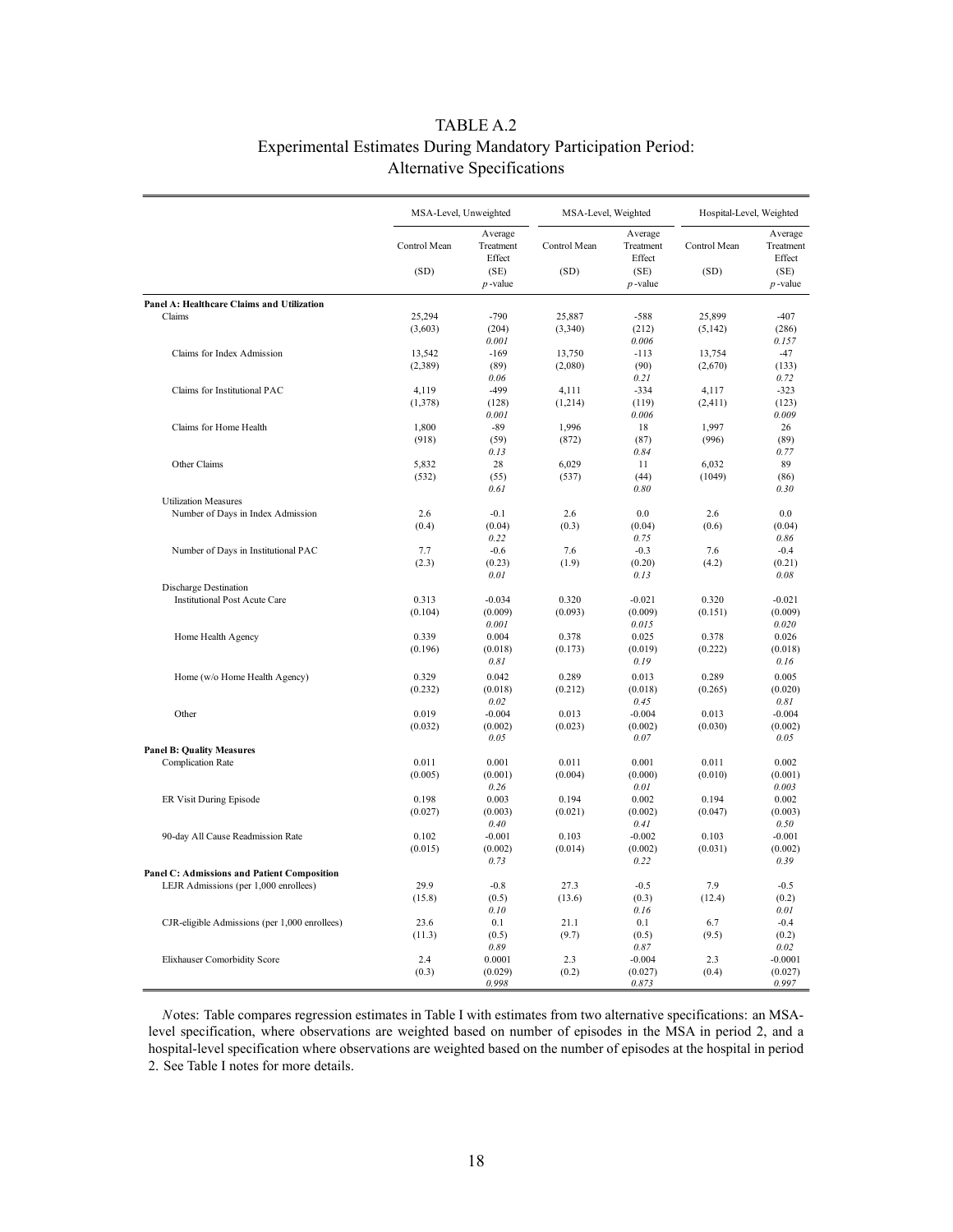<span id="page-18-0"></span>

|                                                        | Period                                         | Control<br>Mean                      | SD                               | Change with Bundled<br>Payment         | SE                       | P-Value                      |
|--------------------------------------------------------|------------------------------------------------|--------------------------------------|----------------------------------|----------------------------------------|--------------------------|------------------------------|
| Panel A: All MSAs                                      |                                                |                                      |                                  |                                        |                          |                              |
| Total Episode Claims                                   | 2016 Q2                                        | 25,337                               | 3,642                            | -591                                   | 232                      | 0.02                         |
|                                                        | 2016 Q3Q4                                      | 25,552                               | 3,710                            | $-739$                                 | 223                      | 0.01                         |
|                                                        | 2017 Q1Q2                                      | 24,996                               | 3,624                            | $-684$                                 | 224                      | 0.01                         |
|                                                        | 2017 Q3Q4                                      | 25,427                               | 3,744                            | $-900$                                 | 253                      | 0.01                         |
| Claims for Institutional PAC                           | 2016 Q2                                        | 4,296                                | 1,499                            | $-443$                                 | 156                      | 0.01                         |
|                                                        | 2016 Q3Q4                                      | 4,246                                | 1,445                            | $-406$                                 | 140                      | 0.01                         |
|                                                        | 2017 Q1Q2                                      | 3,905                                | 1,390                            | $-502$                                 | 139                      | 0.01                         |
|                                                        | 2017 Q3Q4                                      | 4,070                                | 1,601                            | $-635$                                 | 161                      | 0.01                         |
| Share Discharged to Institutional PAC                  | 2016 Q2                                        | 0.34                                 | 0.12                             | $-0.040$                               | 0.010                    | 0.01                         |
|                                                        | 2016 Q3Q4                                      | 0.32                                 | 0.11                             | $-0.027$                               | 0.009                    | 0.01                         |
|                                                        | 2017 Q1Q2                                      | 0.30                                 | 0.10                             | $-0.034$                               | 0.009                    | 0.01                         |
|                                                        | 2017 Q3Q4                                      | 0.29                                 | 0.10                             | $-0.031$                               | 0.009                    | 0.01                         |
| <b>Panel B: Voluntary MSAs</b><br>Total Episode Claims | 2016 Q2<br>2016 Q3Q4<br>2017 Q1Q2<br>2017 Q3Q4 | 25,222<br>25,335<br>24,993<br>25,305 | 4,455<br>4,575<br>4,376<br>4,614 | $-573$<br>$-629$<br>$-719$<br>$-1,001$ | 353<br>344<br>335<br>362 | 0.11<br>0.08<br>0.04<br>0.01 |
| Claims for Institutional PAC                           | 2016 Q <sub>2</sub>                            | 3,883                                | 1,537                            | $-328$                                 | 209                      | 0.13                         |
|                                                        | 2016 Q3Q4                                      | 3,763                                | 1,489                            | $-255$                                 | 190                      | 0.19                         |
|                                                        | 2017 Q1Q2                                      | 3,557                                | 1,393                            | $-448$                                 | 174                      | 0.02                         |
|                                                        | 2017 Q3Q4                                      | 3,585                                | 1,708                            | $-442$                                 | 213                      | 0.05                         |
| Share Discharged to Institutional PAC                  | 2016 Q2                                        | 0.29                                 | 0.10                             | $-0.020$                               | 0.014                    | 0.16                         |
|                                                        | 2016 Q3Q4                                      | 0.27                                 | 0.08                             | $-0.013$                               | 0.012                    | 0.28                         |
|                                                        | 2017 Q1Q2                                      | 0.25                                 | $0.08\,$                         | $-0.024$                               | 0.011                    | 0.04                         |
|                                                        | 2017 Q3Q4                                      | 0.24                                 | $0.08\,$                         | $-0.017$                               | 0.011                    | 0.13                         |
| <b>Panel C: Mandatory MSAs</b>                         |                                                |                                      |                                  |                                        |                          |                              |
| Total Episode Claims                                   | 2016 Q2                                        | 25,452                               | 2,631                            | $-483$                                 | 347                      | 0.17                         |
|                                                        | 2016 Q3Q4                                      | 25,770                               | 2,601                            | $-671$                                 | 313                      | 0.04                         |
|                                                        | 2017 Q1Q2                                      | 24,998                               | 2,715                            | $-616$                                 | 327                      | 0.07                         |
|                                                        | 2017 Q3Q4                                      | 25,549                               | 2,644                            | $-713$                                 | 391                      | 0.08                         |
|                                                        | 2018 Q1Q2                                      | 25,857                               | 2,589                            | $-959$                                 | 406                      | 0.03                         |
|                                                        | 2018 Q3                                        | 26,214                               | 2,783                            | $-1,282$                               | 396                      | 0.01                         |
| Claims for Institutional PAC                           | 2016 Q <sub>2</sub>                            | 4,709                                | 1,352                            | $-486$                                 | 236                      | 0.05                         |
|                                                        | 2016 Q3Q4                                      | 4,730                                | 1,235                            | $-435$                                 | 208                      | 0.05                         |
|                                                        | 2017 Q1Q2                                      | 4,254                                | 1,310                            | $-481$                                 | 219                      | 0.04                         |
|                                                        | 2017 Q3Q4                                      | 4,555                                | 1,334                            | $-752$                                 | 244                      | 0.01                         |
|                                                        | 2018 Q1Q2                                      | 4,591                                | 1,165                            | $-644$                                 | 254                      | 0.02                         |
|                                                        | 2018 Q3                                        | 4,907                                | 1,418                            | $-901$                                 | 279                      | 0.01                         |
| Share Discharged to Institutional PAC                  | 2016 Q2                                        | 0.40                                 | 0.11                             | $-0.053$                               | 0.016                    | 0.01                         |
|                                                        | 2016 Q3Q4                                      | 0.37                                 | 0.11                             | $-0.033$                               | 0.014                    | 0.03                         |
|                                                        | 2017 Q1Q2                                      | 0.34                                 | 0.10                             | $-0.039$                               | 0.014                    | 0.01                         |
|                                                        | 2017 Q3Q4                                      | 0.34                                 | 0.09                             | $-0.048$                               | 0.014                    | 0.01                         |
|                                                        | 2018 Q1Q2                                      | 0.35                                 | 0.07                             | $-0.059$                               | 0.014                    | 0.01                         |
|                                                        | 2018 Q3                                        | 0.35                                 | 0.09                             | $-0.054$                               | 0.017                    | 0.01                         |

#### TABLE A.3 Experimental Estimates: Effects Over Time

*N*otes: Table replicates the analysis shown in Table I separately by time period for the three key outcome variables. Period 2 is 2016 and 2017. Period 3 is 2018. See Table I notes for more details.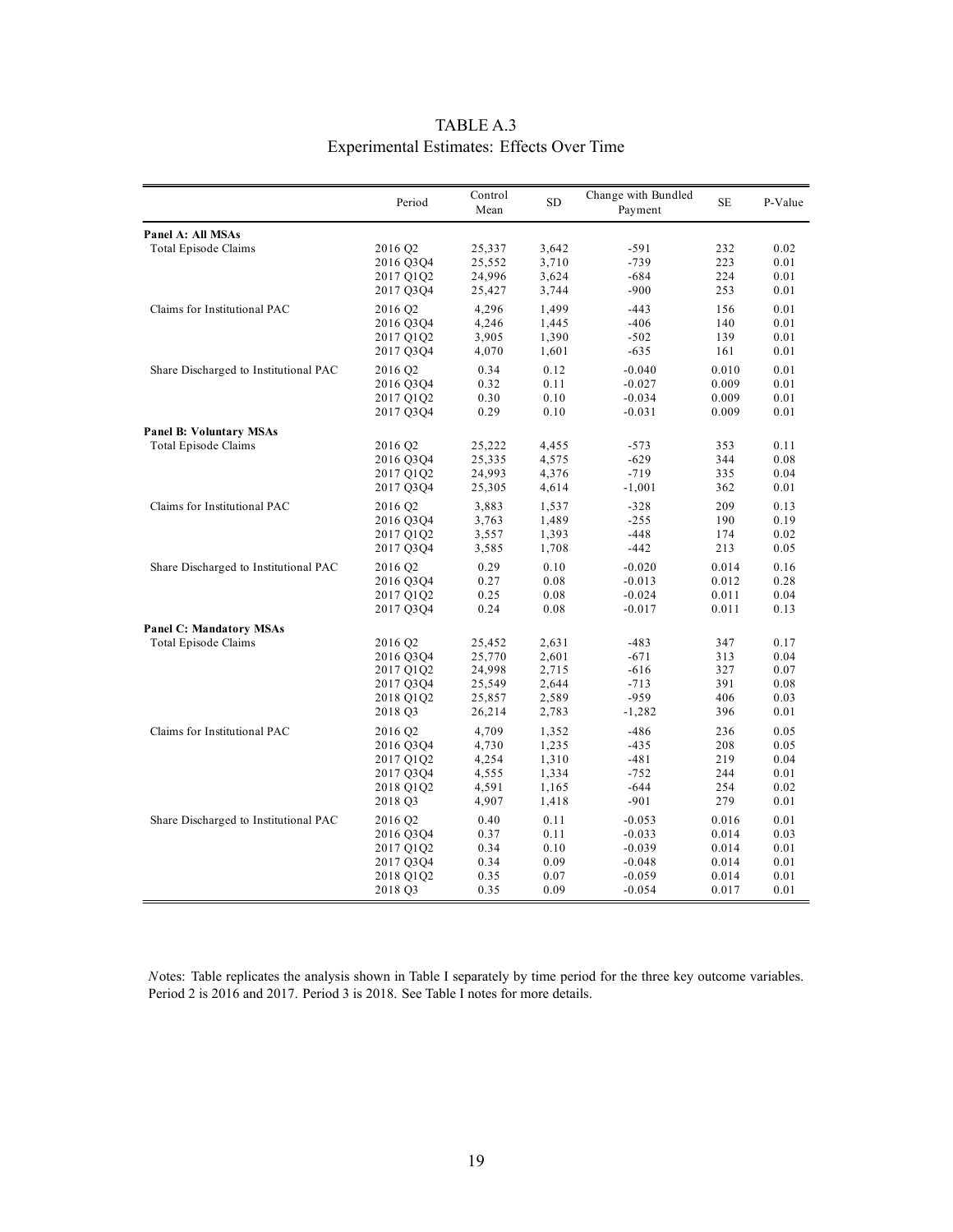|                                                     | Panel A: Heterogeneity in Levels |         |                                        |         | Panel B: Heterogeneity in Slopes   |           |          |         |                                        |         |                                    |                      |
|-----------------------------------------------------|----------------------------------|---------|----------------------------------------|---------|------------------------------------|-----------|----------|---------|----------------------------------------|---------|------------------------------------|----------------------|
|                                                     |                                  | Claims  | Claims for<br><b>Institutional PAC</b> |         | Probability of<br>Discharge to PAC |           | Claims   |         | Claims for<br><b>Institutional PAC</b> |         | Probability of<br>Discharge to PAC |                      |
| Mean $(S.D.)$                                       | 28,357                           | (5,998) | 5,814                                  | (3,021) | 0.455                              | (0.187)   | $-1,001$ | (6,205) | $-813$                                 | (3,253) | $-0.033$                           | (0.168)              |
| <b>Coefficient (S.E.) from Bivariate Regression</b> |                                  |         |                                        |         |                                    |           |          |         |                                        |         |                                    |                      |
| Number of CJR Episodes                              | $-5.31$                          | (1.56)  | $-3.39$                                | (0.69)  | $-0.0001$                          | (0.0001)  | 1.04     | (3.35)  | 1.71                                   | (0.95)  | 0.00008                            | (0.00006)            |
| Quality                                             | $-441$                           | (41)    | $-197$                                 | (18)    | $-0.010$                           | (0.001)   | $-26$    | (79)    | 36                                     | (31)    | $-0.001$                           | (0.002)              |
| Number of Beds                                      | 3.90                             | (1.21)  | 0.62                                   | (0.32)  | 0.0001                             | (0.00003) | 1.45     | (0.68)  | 0.36                                   | (0.33)  |                                    | $0.000026$ (0.00002) |
| Teaching                                            | 4,528                            | (599)   | 561                                    | (258)   | 0.049                              | (0.021)   | 502      | (689)   | $-387$                                 | (467)   | $-0.033$                           | (0.023)              |
| For-Profit                                          | $-3,030$                         | (660)   | $-387$                                 | (304)   | $-0.064$                           | (0.025)   | $-2,636$ | (1280)  | $-780$                                 | (425)   | $-0.056$                           | (0.030)              |
| Non-Profit                                          | $-219$                           | (596)   | 369                                    | (264)   | 0.008                              | (0.023)   | $-1,048$ | (507)   | $-596$                                 | (301)   | $-0.019$                           | (0.024)              |

| TABLE A.4                                                     |  |
|---------------------------------------------------------------|--|
| Correlates of Levels and Slopes with Hospital-Specific Trends |  |

<span id="page-19-0"></span>*<sup>N</sup>*otes: Table replicates Table II excep<sup>t</sup> that the hospital-specific slopes in Panel <sup>B</sup> are based on estimating an augmented version of Equation 2, which additionally controls for hospital-specific linear time trends. Specifically, we report estimates of  $\beta_{4,h}$  from the regression  $y_h = \beta_0 + \beta_{1,h} + \beta_{2,h} + \beta_{3,h} \times t + \beta_{4,h} \times BP_h + \epsilon_{h,t}$ ,<br>where  $\beta_{1,h}$  are hospital fixed effects,  $\beta_{2,t}$ fixed effects interacted with an indicator for treatment hospitals in period <sup>2</sup> (when bundled paymen<sup>t</sup> was in effect); we estimate this equation using data from 2010-2014, <sup>2016</sup> and 2017. In both panels, the coefficients on for-profit and non-profit are obtained from the same regression, where government-owned is the omitted category. All regressions are weighted by the number of episodes in period 2. Robust standard errors are shown in parentheses.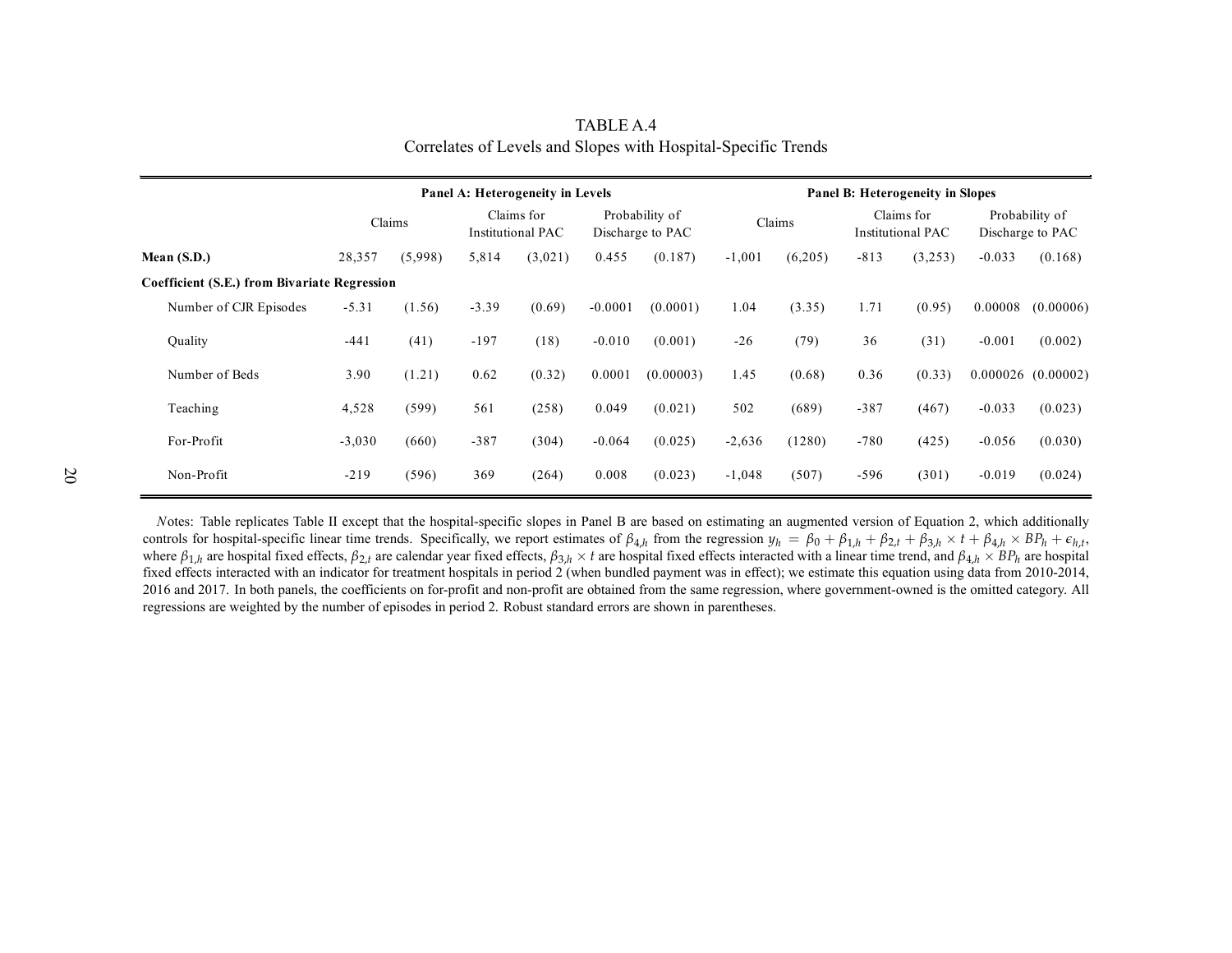|                                                                      |                      | Panel A: Heterogeneity in Levels   |                                    | Panel B: Heterogeneity in Slopes |                             |                                    |  |
|----------------------------------------------------------------------|----------------------|------------------------------------|------------------------------------|----------------------------------|-----------------------------|------------------------------------|--|
|                                                                      | Total Episode Claims | <b>Institutional PAC</b><br>Claims | Probability of<br>Discharge to PAC | Total Episode Claimis            | Institutional PAC<br>Claims | Probability of<br>Discharge to PAC |  |
| Unconditional S.D. of Hospital Fixed Effects                         | 5,998                | 3,021                              | 0.187                              | 3,054                            | 1,809                       | 0.105                              |  |
| S.D. of Hospital Fixed Effects with additional controls:             |                      |                                    |                                    |                                  |                             |                                    |  |
| Number of CJR Episodes                                               | 5,843 (97.4%)        | 2,894 (95.8%)                      | $0.183$ (98.1%)                    | $3,055$ $(100.0\%)$              | 1,799 (99.4%)               | $0.105$ (99.9%)                    |  |
| Quality                                                              | 5,604 (93.4%)        | 2,867 (94.9%)                      | $0.180(96.2\%)$                    | $3,026$ (99.1%)                  | 1,778<br>$(98.3\%)$         | $0.103$ $(98.0\%)$                 |  |
| Number of Beds                                                       | 5,864 (97.8%)        | 3,017 (99.9%)                      | $0.186$ (99.7%)                    | 3,048 (99.8%)                    | 1,804 (99.7%)               | $0.104$ (99.7%)                    |  |
| Teaching                                                             | 5,751 (95.9%)        | 3,017 (99.9%)                      | $0.186$ (99.6%)                    | $3,041$ (99.6%)                  | 1,802 (99.6%)               | $0.104$ (99.4%)                    |  |
| Ownership (For-Profit, Non-Profit,<br>Government)                    | 5,896 (98.3%)        | 3,006 (99.5%)                      | $0.185$ (98.9%)                    | $3,041$ (99.6%)                  | 1,809 (100.0%)              | $0.105$ (99.9%)                    |  |
| <b>Strata Fixed Effects</b>                                          | 5,718 (95.3%)        | 2,882 (95.4%)                      | $0.173$ (92.8%)                    | $3,054$ $(100.0\%)$              | $1,809$ $(100.0\%)$         | $0.105$ $(100.0\%$                 |  |
| <b>MSA Fixed Effects</b>                                             | 4,532 (75.6%)        | 2,557 (84.6%)                      | 0.139(74.5%)                       | 2,665 (87.2%)                    | $(93.2\%)$<br>1,685         | $0.092$ $(87.9\%)$                 |  |
| All of the above                                                     | 3,537 (59.0%)        | 2,236 (74.0%)                      | $0.125(66.8\%)$                    | 2,637 (86.4%)                    | $1,638$ $(90.5\%)$          | $0.090(85.9\%)$                    |  |
| All of the above, as well as all observed<br>patient characteristics | 2,830 (47.2%)        | $1,687$ $(55.8\%)$                 | $0.107$ $(57.4\%)$                 | 2,169 (71.0%)                    | 1,236 (68.3%)               | $0.077$ $(73.1\%)$                 |  |

TABLE A.5 Correlates of Cross-Hospital Heterogeneity

<span id="page-20-0"></span>Notes: Panels A and B report the standard deviation of hospital-specific levels and slopes, respectively. In parentheses, we also report the ratio of the conditional standard<br>deviation to the unconditional standard deviati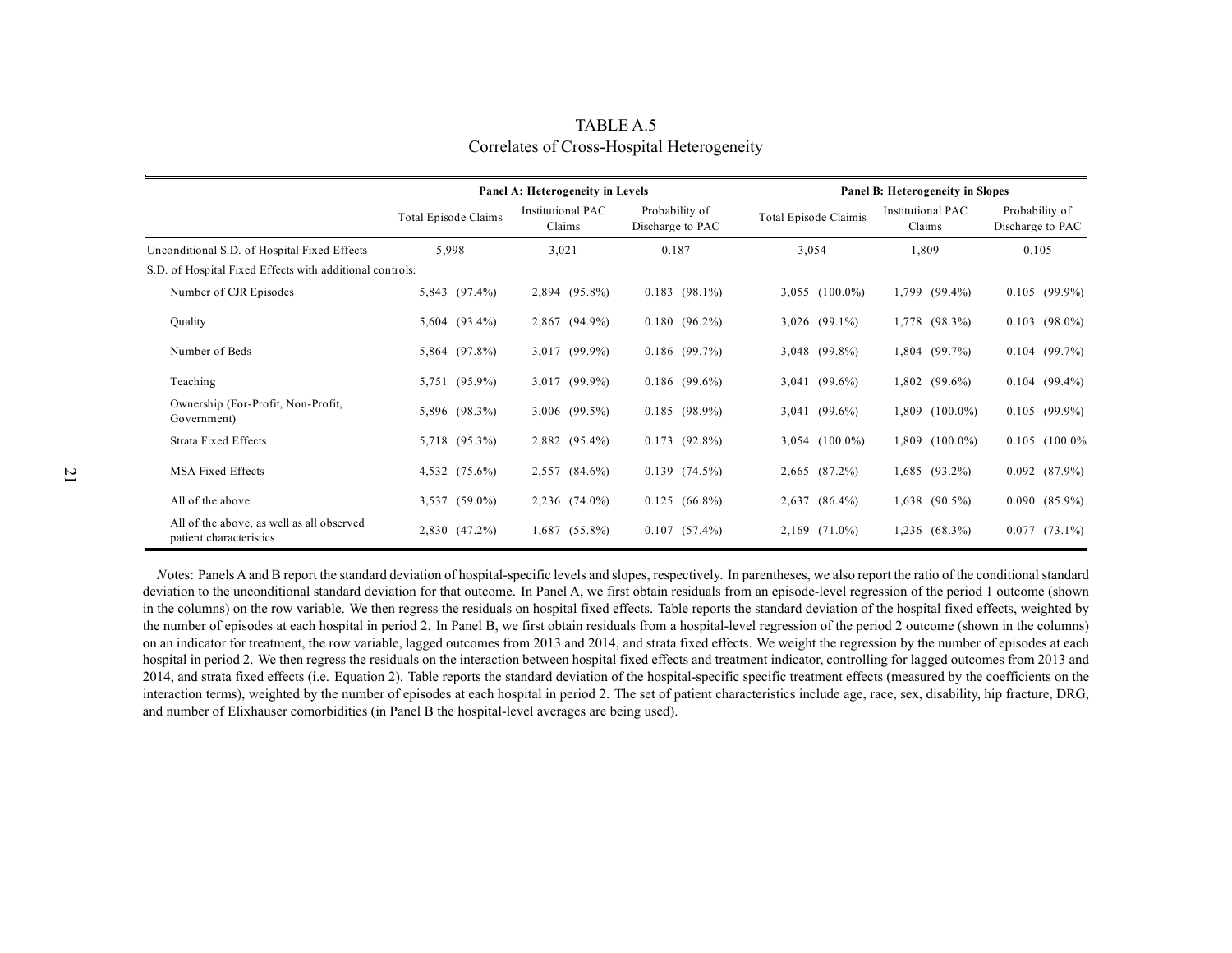<span id="page-21-0"></span>

|                                                    |                               | <b>Baseline</b>         |                                                      |                        | With Hospital-Specific Trends |                                                      |  |  |
|----------------------------------------------------|-------------------------------|-------------------------|------------------------------------------------------|------------------------|-------------------------------|------------------------------------------------------|--|--|
|                                                    | Voluntary<br>Select-In<br>(1) | Voluntary<br>Select-Out | P-Value of Select-In<br>vs. Select-Out<br>Difference | Voluntarv<br>Select-In | Voluntary<br>Select-Out       | P-Value of Select-In<br>vs. Select-Out<br>Difference |  |  |
|                                                    |                               | (2)                     | (3)                                                  | (4)                    | (5)                           | (6)                                                  |  |  |
| Impact on episode claims                           | $-791$<br>(1, 931)            | $-665$<br>(2,826)       | 0.73                                                 | $-534$<br>(4,966)      | $-522$<br>(5,487)             | 0.98                                                 |  |  |
| Impact on Institutional PAC claims                 | $-518$<br>(973)               | $-176$<br>(1, 474)      | 0.05                                                 | $-388$<br>(2,297)      | $-280$<br>(2,793)             | 0.75                                                 |  |  |
| Impact on Share Discharged to<br>Institutional PAC | $-3.3\%$<br>$(7.8\%)$         | $-1.2\%$<br>$(9.2\%)$   | 0.122                                                | $-2.8\%$<br>$(14.4\%)$ | $-2.3\%$<br>$(15.0\%)$        | 0.81                                                 |  |  |

TABLE A.6 Selection on Slopes with Hospital-Specific Trends

*N*otes: The panel titled "Baseline" replicates Table III Panel B from the paper, and reports the average (and standard deviation) over different hospitals of *β*1,*<sup>h</sup>* from estimating Equation 2 by OLS. The panel titled "With Hospital-Specific Trends" reports the analogous results from estimating and augmented version of Equation 2, which additionally controls for hospital-specific linear time trends. Specifically, we report estimates of  $\beta_{4,h}$  from the regression  $y_h = \beta_0 + \beta_{1,h} + \beta_{2,t} + \beta_{3,h} \times t + \beta_{4,h} \times BP_h + \epsilon_{h,t}$ , where  $\beta_{1,h}$  are hospital fixed effects,  $\beta_{2,t}$  are calendar year fixed effects,  $\beta_{3,h} \times t$  are hospital fixed effects interacted with a linear time trend, and *β*4,*<sup>h</sup>* × *BP<sup>h</sup>* are hospital fixed effects interacted with an indicator for treatment hospitals in period 2 (when bundled payment was in effect); we estimate this equation using data from 2010-2014, 2016 and 2017. All estimates are weighted by the number of episodes in the hospital in period 2. The *p*-values in columns (3) and (6) are based on robust standard errors.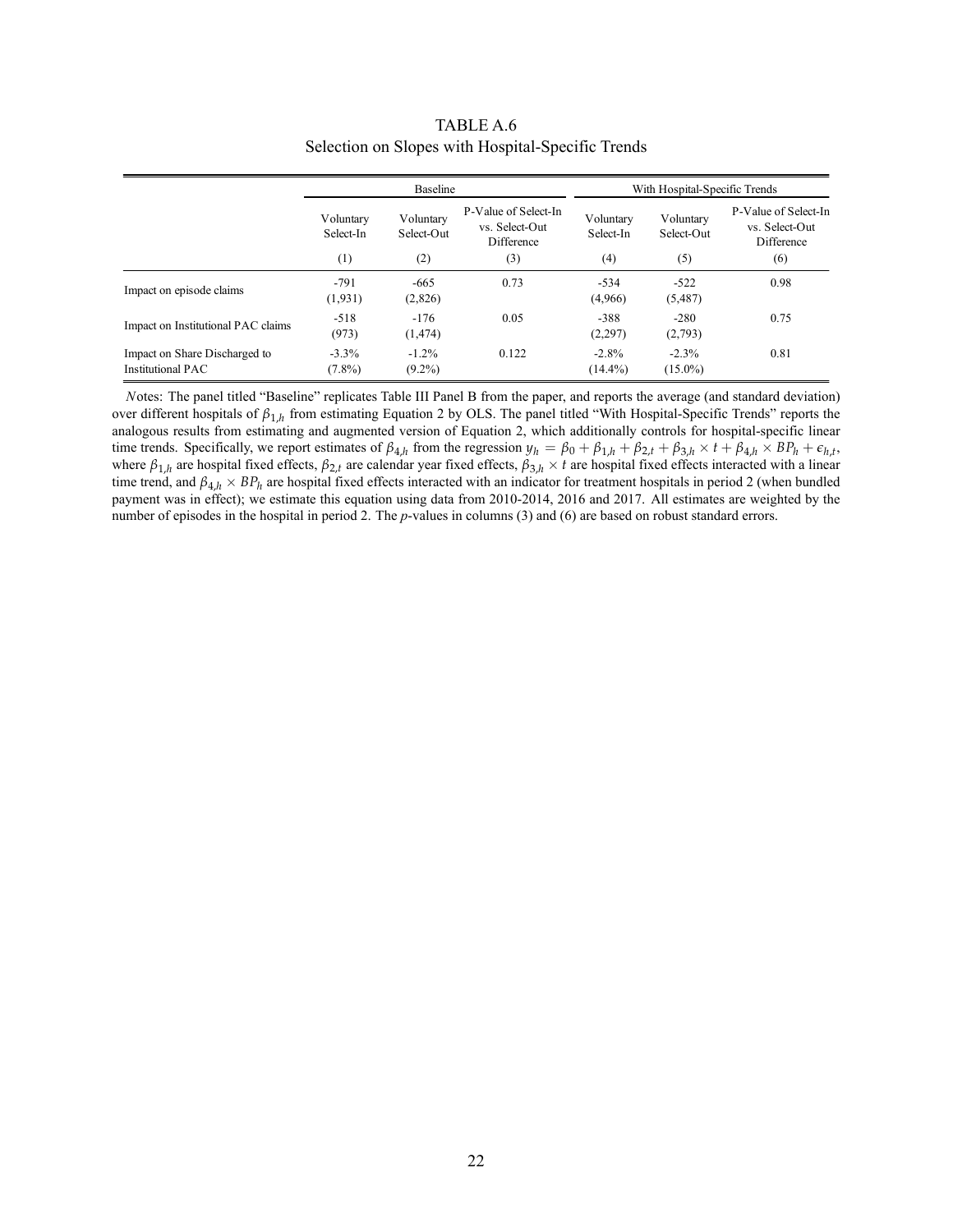<span id="page-22-0"></span>

| <b>Panel A: Equation-Specific Parameters</b> |                        |           |                       |           |                  |           |  |  |  |  |  |
|----------------------------------------------|------------------------|-----------|-----------------------|-----------|------------------|-----------|--|--|--|--|--|
|                                              | $ln(\lambda)$ equation |           | $ln(\omega)$ equation |           | v equation       |           |  |  |  |  |  |
|                                              | Mean                   | Std. Err. | Mean                  | Std. Err. | Mean             | Std. Err. |  |  |  |  |  |
| Constant*                                    | 10.175                 | 0.005     | 4.866                 | 0.311     | $-8,635$         | 12,943    |  |  |  |  |  |
| $ln(CIR)$ Episodes)                          | $-0.067$               | 0.005     | $-0.560$              | 0.174     | 5,774            | 9,359     |  |  |  |  |  |
| ln(Beds)                                     | 0.049                  | 0.006     | 0.439                 | 0.283     | 1,078            | 5,396     |  |  |  |  |  |
| Quality score                                | $-0.170$               | 0.005     | 4.605                 | 0.272     | 48,028           | 11,762    |  |  |  |  |  |
| Teaching                                     | 0.017                  | 0.005     | $-0.033$              | 0.272     | $-2,512$         | 10,872    |  |  |  |  |  |
| For-profit                                   | $-0.008$               | 0.005     | 0.070                 | 0.188     | 4,114            | 11,523    |  |  |  |  |  |
| Government-owned                             | $-0.002$               | 0.004     | $-0.097$              | 0.206     | $-712$           | 4,849     |  |  |  |  |  |
| Non-profit                                   | omitted category       |           | omitted category      |           | omitted category |           |  |  |  |  |  |
| Strata fixed effects                         | yes                    |           | yes                   |           | yes              |           |  |  |  |  |  |
| $\sigma$                                     | 0.139                  | 0.003     | 0.696                 | 0.113     | 27,044           | 28,666    |  |  |  |  |  |
| <b>Panel B: Additional Model Parameters</b>  |                        |           |                       |           |                  |           |  |  |  |  |  |
|                                              | Mean                   | Std. Err. |                       |           |                  |           |  |  |  |  |  |
| $\gamma_I$                                   | 0.060                  | 0.004     |                       |           |                  |           |  |  |  |  |  |
| $\gamma_{2}$                                 | normalized to 0        |           |                       |           |                  |           |  |  |  |  |  |
| $\gamma_3$                                   | 0.008                  | 0.003     |                       |           |                  |           |  |  |  |  |  |
| $\sigma_{\varepsilon}$                       | 0.076                  | 0.001     |                       |           |                  |           |  |  |  |  |  |
| $\rho$                                       | 0.081                  | 0.234     |                       |           |                  |           |  |  |  |  |  |

TABLE A.7 Parameter Estimates, Dropping 2017 Data

*N*otes: Table reports posterior means and posterior standard deviations of the model parameters (parameter estimates) dropping 2017 data from period 2. See Table IV notes for more details.

<sup>∗</sup> Constant is episode-weighted average of strata specific constants.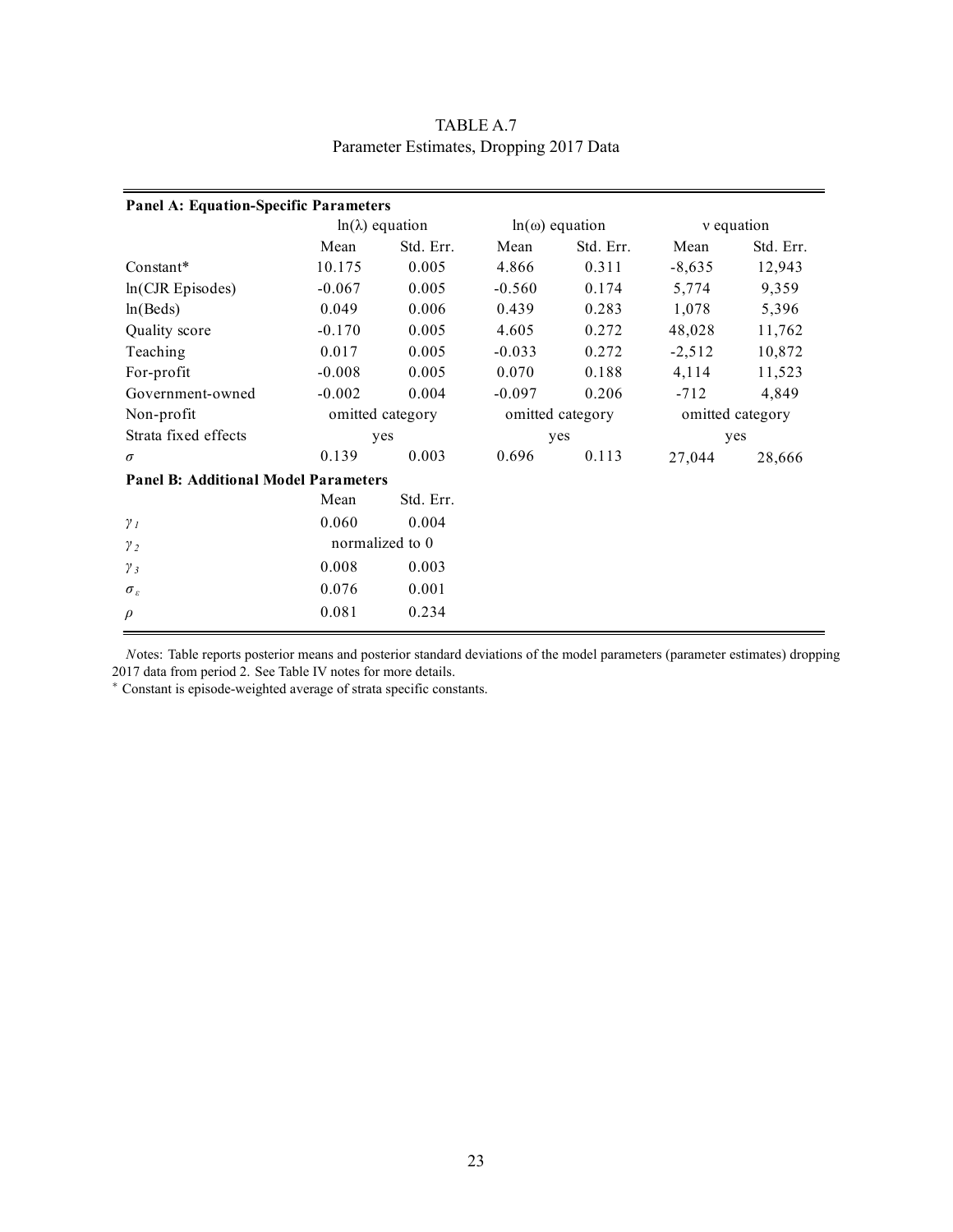<span id="page-23-0"></span>

|                                                             | E(x)     | SD(x)  | P <sub>5</sub> | P <sub>25</sub> | <b>P50</b> | P75    |
|-------------------------------------------------------------|----------|--------|----------------|-----------------|------------|--------|
| <b>B.1.</b> All hospitals                                   |          |        |                |                 |            |        |
| $Ln(\lambda_h)$                                             | 10.17    | 0.19   | 9.90           | 10.05           | 10.15      | 10.28  |
| $\lambda_{h2}$                                              | 26,668   | 5,844  | 19,359         | 22,663          | 25,579     | 29,601 |
| $\lambda_{h3}$                                              | 26,989   | 6,021  | 19,392         | 23,047          | 25,880     | 29,671 |
| $Ln(\omega_h)$                                              | 4.866    | 1.723  | 1.851          | 3.704           | 4.989      | 6.130  |
| $\omega_h$                                                  | 460      | 1,096  | 7              | 44              | 156        | 479    |
| <b>B.2. Hospitals in the Voluntary Treatment Group Only</b> |          |        |                |                 |            |        |
| $\lambda_h$                                                 | 25,490   | 4,595  | 19,662         | 22,382          | 24,625     | 27,672 |
| $\lambda_{h3}$                                              | 25,721   | 5,389  | 18,839         | 22,067          | 24,716     | 28,263 |
| $b_h$                                                       | 23,717   | 3,787  | 19,547         | 21,284          | 22,814     | 25,156 |
| $b_h - \lambda_h - \gamma_3$                                | $-1,987$ | 2,752  | $-6,852$       | $-3,302$        | $-1,716$   | $-344$ |
| $\omega_h$                                                  | 242      | 606    | 5              | 24              | 72         | 215    |
| $(b_h - \lambda_h - \gamma_3) + \omega_h/2$                 | $-1,866$ | 2,738  | $-6,726$       | $-3,157$        | $-1,594$   | $-244$ |
| $\mathcal V$                                                | $-8,275$ | 34,190 | $-65,597$      | $-31,058$       | $-7,741$   | 14,962 |

TABLE A.8 Posterior Distributions, Dropping 2017 Data

*N*otes: Table presents summary statistics on the distribution of economic objects, dropping 2017 data from period 2. See Table V notes for more details.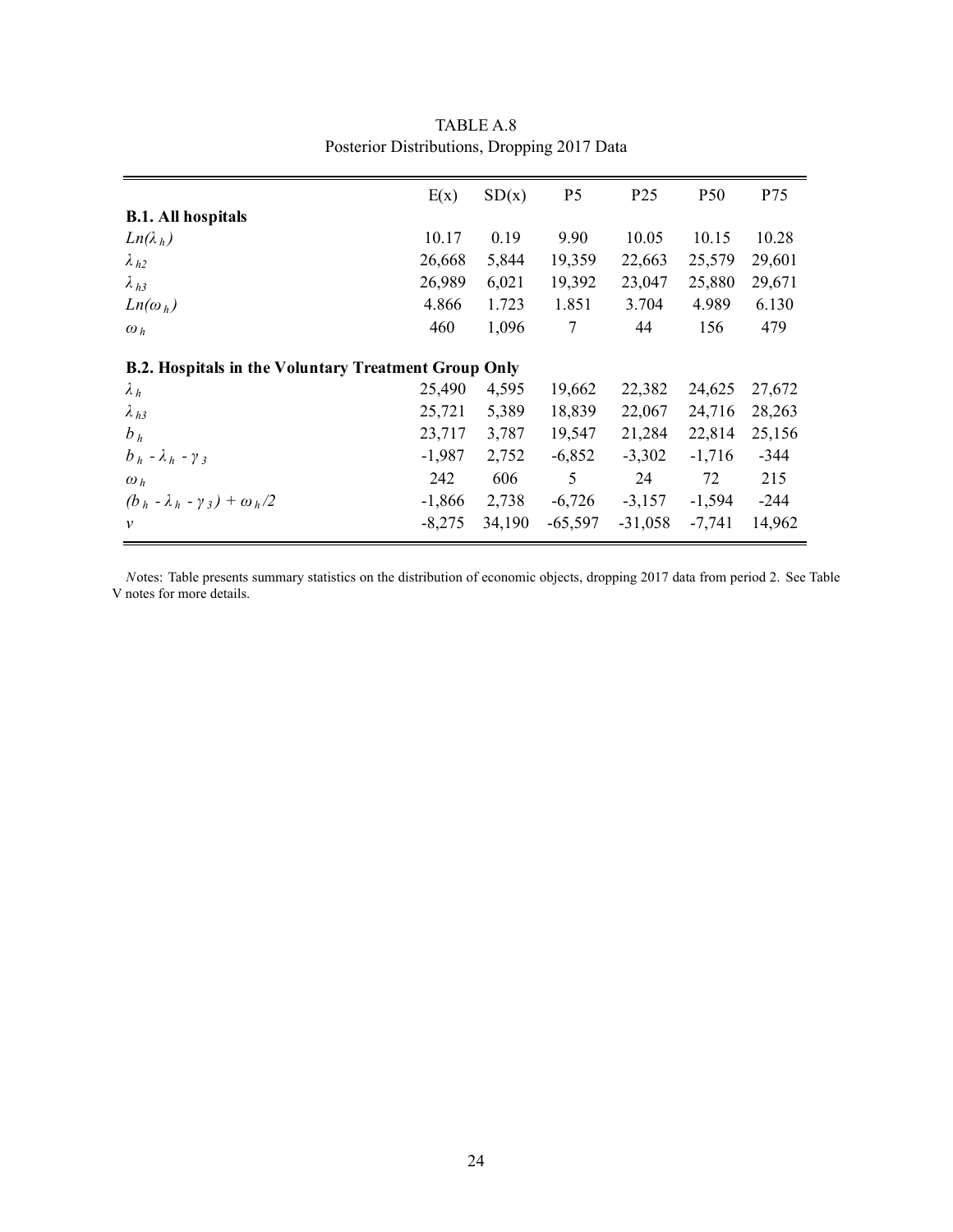<span id="page-24-0"></span>

|                                                                     | Share Selecting<br>In.<br>(1) | Government<br>Spending<br>(2) | Relative Social<br>Costs<br>(3) | Relative<br>Hospital Profit | Ignoring Choice Shifter<br>Relative Social<br>Surplus<br>(5) |
|---------------------------------------------------------------------|-------------------------------|-------------------------------|---------------------------------|-----------------------------|--------------------------------------------------------------|
|                                                                     |                               |                               |                                 | (4)                         |                                                              |
| Panel A: Mandatory vs. Voluntary                                    |                               |                               |                                 |                             |                                                              |
| Mandatory FFS (Benchmark)                                           | $0.00\%$                      | 25,721                        | $\theta$                        | $\theta$                    | $\mathbf{0}$                                                 |
| Mandatory Bundled Payment                                           | 100.00%                       | 23,717                        | $-2,304$                        | $-1,883$                    | 421                                                          |
| <b>Voluntary Bundled Payment</b>                                    | 39.20%                        | 25,244                        | $-548$                          | $-421$                      | 127                                                          |
| Panel B: Alternative Voluntary Regimes with Different Bundle Prices |                               |                               |                                 |                             |                                                              |
| Perfect targeting                                                   | 43.25%                        | 25,721                        | $\theta$                        | 61                          | 61                                                           |
| Feasible targeting                                                  | 42.72%                        | 25,712                        | $-11$                           | 53                          | 64                                                           |
| Observed targeting                                                  | 42.85%                        | 25,823                        | 118                             | 165                         | 47                                                           |
| No targeting                                                        | 42.89%                        | 26,218                        | 572                             | 558                         | $-14$                                                        |
| Narrow bundle, no targeting                                         | 42.82%                        | 25,856                        | 155                             | 196                         | 41                                                           |

#### TABLE A.9 Counterfactuals, Dropping 2017 Data

*N*otes: Table reports counterfactual estimates for the 259 hospitals in the voluntary treatment group, based on estimated that drop 2017 data from period 2. See Table VI notes for more details.